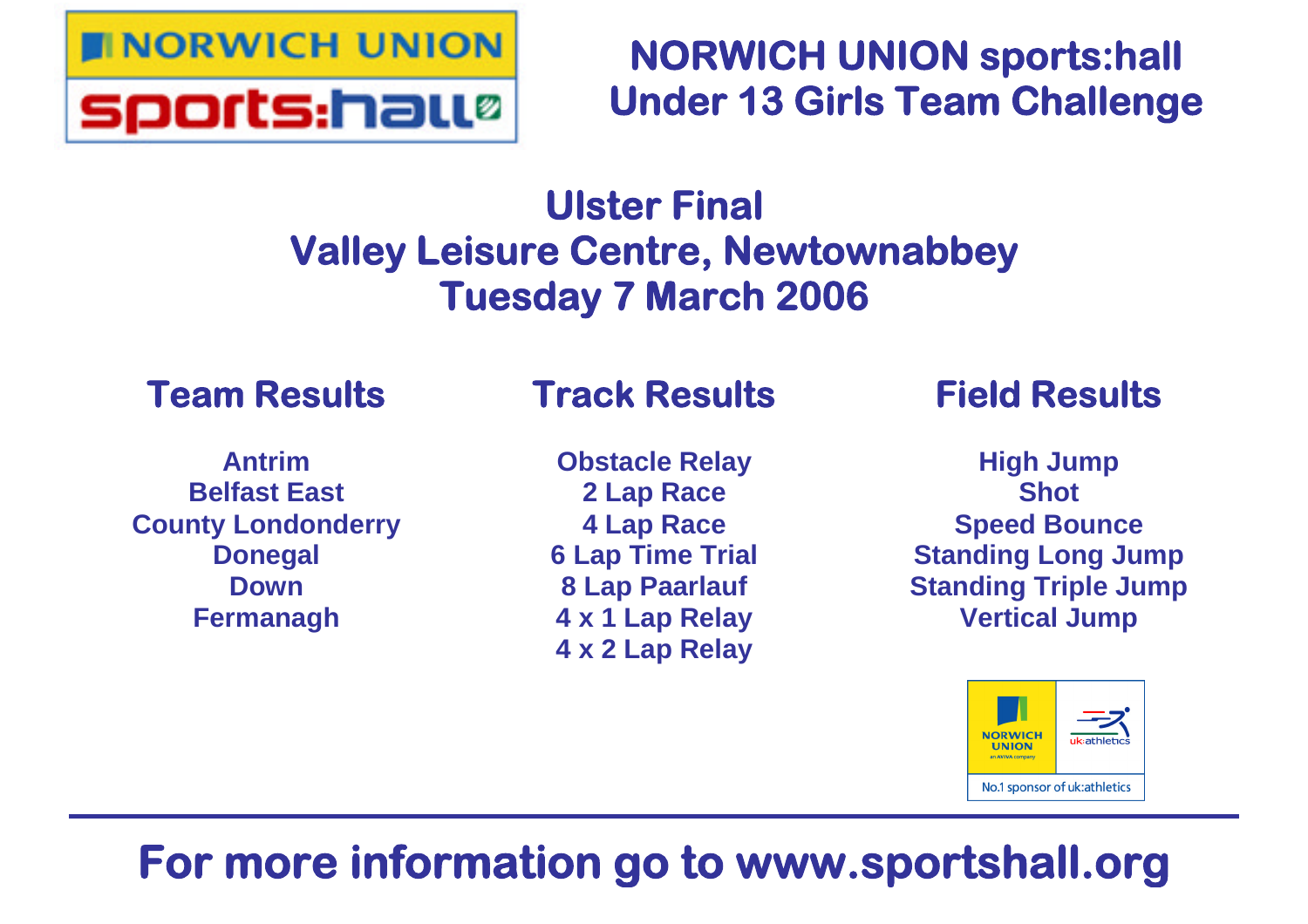## **Competition Results**

|         | <b>Competition:</b><br><b>NUS-Ulster Final Under 13 Girls</b> |        |              |           |    | Venue: |     |     | Valley Leisure Centre, Newtownabbey |     |    |    |    |            |            | Date<br>7 Mar 2006 |  |
|---------|---------------------------------------------------------------|--------|--------------|-----------|----|--------|-----|-----|-------------------------------------|-----|----|----|----|------------|------------|--------------------|--|
| Ranking | Team                                                          | Colour | <b>Score</b> | <b>OR</b> | P8 | 4x1    | 4x2 | 2LR | 4LR                                 | 6LR | HJ | S. | SΒ | <b>SLJ</b> | <b>STJ</b> | VJ                 |  |
|         | Donegal                                                       | royal  | 667          | 30        | 70 | 60     | 70  | 56  | 48                                  | 54  | 58 | 56 | 35 | 50         | 40         | -40                |  |
|         | <b>Belfast East</b>                                           | red    | 598          | 70        | 60 | 40     | 40  | 48  | 54                                  | 50  | 49 | 24 | 27 | 50         | 48         | 38                 |  |
|         | Fermanagh                                                     | grey   | 548          | 60        | 50 | 70     | 50  | 22  | 26                                  | 40  | 12 | 42 | 50 | 40         | 46         | 40                 |  |
|         | County Londonderry                                            | green  | 528          | 50        | 20 | 50     | 60  | 46  | 36                                  | 40  | 30 | 28 | 54 | 32         | 50         | -32                |  |
|         | Down                                                          | sky    | 405          | 40        | 30 | 20     | 20  | 24  | 38                                  | 22  | 43 | 50 | 32 | 22         | 22         | 42                 |  |
|         | Antrim                                                        | navy   | 362          | 20        | 40 | 30     | 30  | 32  | 26                                  | 22  | 28 | 28 | 22 | 34         | 14         | 36                 |  |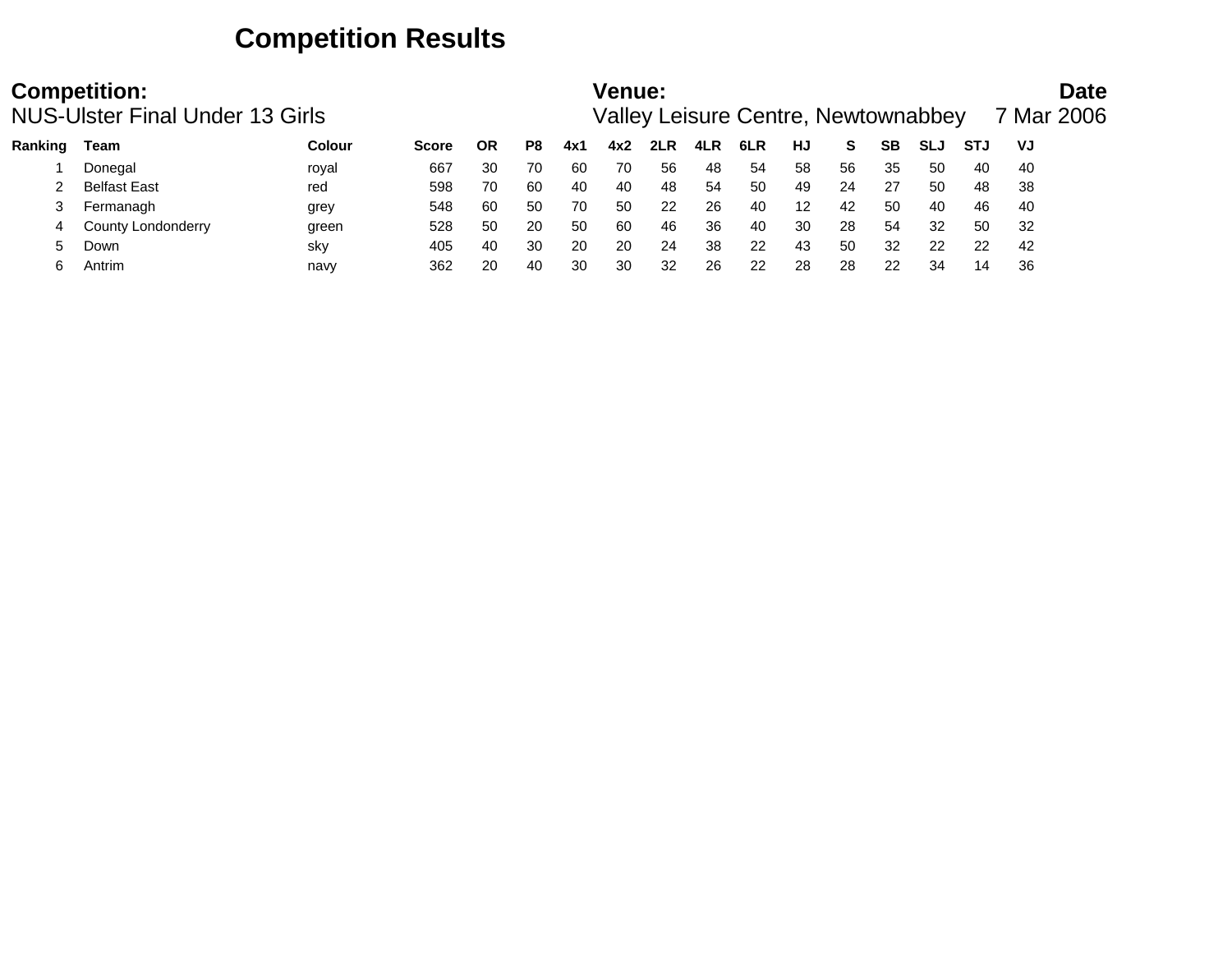## **Team Results Antrim (navy)**

|         | <b>Competition:</b> |                                        |               |              |           |                |      | <b>Venue:</b>     |      |                   |                                     |       |    |           |            |                     |                | <b>Date</b>   |
|---------|---------------------|----------------------------------------|---------------|--------------|-----------|----------------|------|-------------------|------|-------------------|-------------------------------------|-------|----|-----------|------------|---------------------|----------------|---------------|
|         |                     | <b>NUS-Ulster Final Under 13 Girls</b> |               |              |           |                |      |                   |      |                   | Valley Leisure Centre, Newtownabbey |       |    |           |            |                     |                | 7 Mar 2006    |
| Ranking | Team                |                                        | <b>Colour</b> | <b>Score</b> | <b>OR</b> | P <sub>8</sub> | 4x1  | 4x2               | 2LR  | 4LR               | 6LR                                 | HJ    | S  | <b>SB</b> | <b>SLJ</b> | <b>STJ</b>          | VJ             |               |
|         | Donegal             |                                        | royal         | 667          | 30        | 70             | 60   | 70                | 56   | 48                | 54                                  | 58    | 56 | 35        | 50         | 40                  | 40             |               |
|         | <b>Belfast East</b> |                                        | red           | 598          | 70        | 60             | 40   | 40                | 48   | 54                | 50                                  | 49    | 24 | 27        | 50         | 48                  | 38             |               |
| 3       | Fermanagh           |                                        | grey          | 548          | 60        | 50             | 70   | 50                | 22   | 26                | 40                                  | 12    | 42 | 50        | 40         | 46                  | 40             |               |
| 4       |                     | <b>County Londonderry</b>              | green         | 528          | 50        | 20             | 50   | 60                | 46   | 36                | 40                                  | 30    | 28 | 54        | 32         | 50                  | 32             |               |
| 5       | Down                |                                        | sky           | 405          | 40        | 30             | 20   | 20                | 24   | 38                | 22                                  | 43    | 50 | 32        | 22         | 22                  | 42             |               |
| 6       | Antrim              |                                        | navy          | 362          | 20        | 40             | 30   | 30                | 32   | 26                | 22                                  | 28    | 28 | 22        | 34         | 14                  | 36             |               |
|         | <b>Comp No Name</b> |                                        |               | <b>Event</b> |           | Perf1          |      | Perf <sub>2</sub> |      | Perf <sub>3</sub> |                                     | Perf4 |    |           |            | <b>Best Ranking</b> |                | <b>Points</b> |
|         |                     | Jenna Leonard                          |               | 2LR          |           | 26.4           |      |                   | 0.0  |                   |                                     |       |    |           | 26.4       |                     |                | 18            |
|         |                     | Jenna Leonard                          |               | S            |           | 0.00           |      |                   | 0.00 |                   | 6.47                                | 0.00  |    |           | 6.47       |                     | 8              | 16            |
|         | 2                   | Sacha Boyd                             |               | 2LR          |           |                | 26.7 |                   | 0.0  |                   |                                     |       |    |           | 26.7       |                     | 9              | 14            |
|         | $\overline{2}$      | Sacha Boyd                             |               | <b>SLJ</b>   |           |                | 1.78 |                   | 1.78 |                   | 1.64                                | 1.86  |    |           | 1.86       |                     |                | 18            |
|         | 4                   | <b>Nadine McAuley</b>                  |               | HJ           |           |                | 1.20 |                   |      |                   |                                     |       |    |           | 1.20       |                     |                | 18            |
|         | 5                   | <b>Colleen Patterson</b>               |               | <b>STJ</b>   |           |                | 5.14 |                   | 0.00 |                   | 5.53                                | 5.22  |    |           | 5.53       |                     | 9              | 14            |
|         | 6                   | Gemma Walsh                            |               | 6LR          |           | 1:37.9         |      |                   |      |                   |                                     |       |    | 1:37.9    |            |                     | 9              | 14            |
|         | 6                   | Gemma Walsh                            |               | <b>SLJ</b>   |           |                | 1.78 |                   | 1.72 |                   | 1.82                                | 1.78  |    |           | 1.82       |                     | 8              | 16            |
|         |                     | Lauren McClure                         |               | 4LR          |           | 1:00.4         |      |                   | 0.0  |                   |                                     |       |    | 1:00.4    |            |                     | 11             | 10            |
|         |                     | Lauren McClure                         |               | VJ           |           |                | 36   |                   | 33   |                   | 36                                  |       | 34 |           | 36         |                     | 12             | 8             |
|         | 8                   | Rebecca Braniff                        |               | 6LR          |           | 1:41.0         |      |                   |      |                   |                                     |       |    | 1:41.0    |            |                     | 12             | 8             |
|         | 8                   | Rebecca Braniff                        |               | VJ           |           |                | 52   |                   | 54   |                   | 50                                  |       | 54 |           | 54         |                     | $\overline{2}$ | 28            |
|         | 9                   | Gillian Barr                           |               | S            |           | 5.83           |      |                   | 5.91 |                   | 6.35                                | 0.00  |    |           | 6.35       |                     | 10             | 12            |
|         | 10                  | <b>Maeve Connolly</b>                  |               | 4LR          |           | 58.5           |      |                   | 0.0  |                   |                                     |       |    |           | 58.5       |                     | 8              | 16            |
|         | 10                  | <b>Maeve Connolly</b>                  |               | HJ           |           |                | 1.15 |                   |      |                   |                                     |       |    |           | 1.15       |                     | 11             | 10            |
|         | 11                  | <b>Rebekah Reynolds</b>                |               | <b>SB</b>    |           |                | 72   |                   |      |                   |                                     |       |    |           | 72         |                     | 5              | 22            |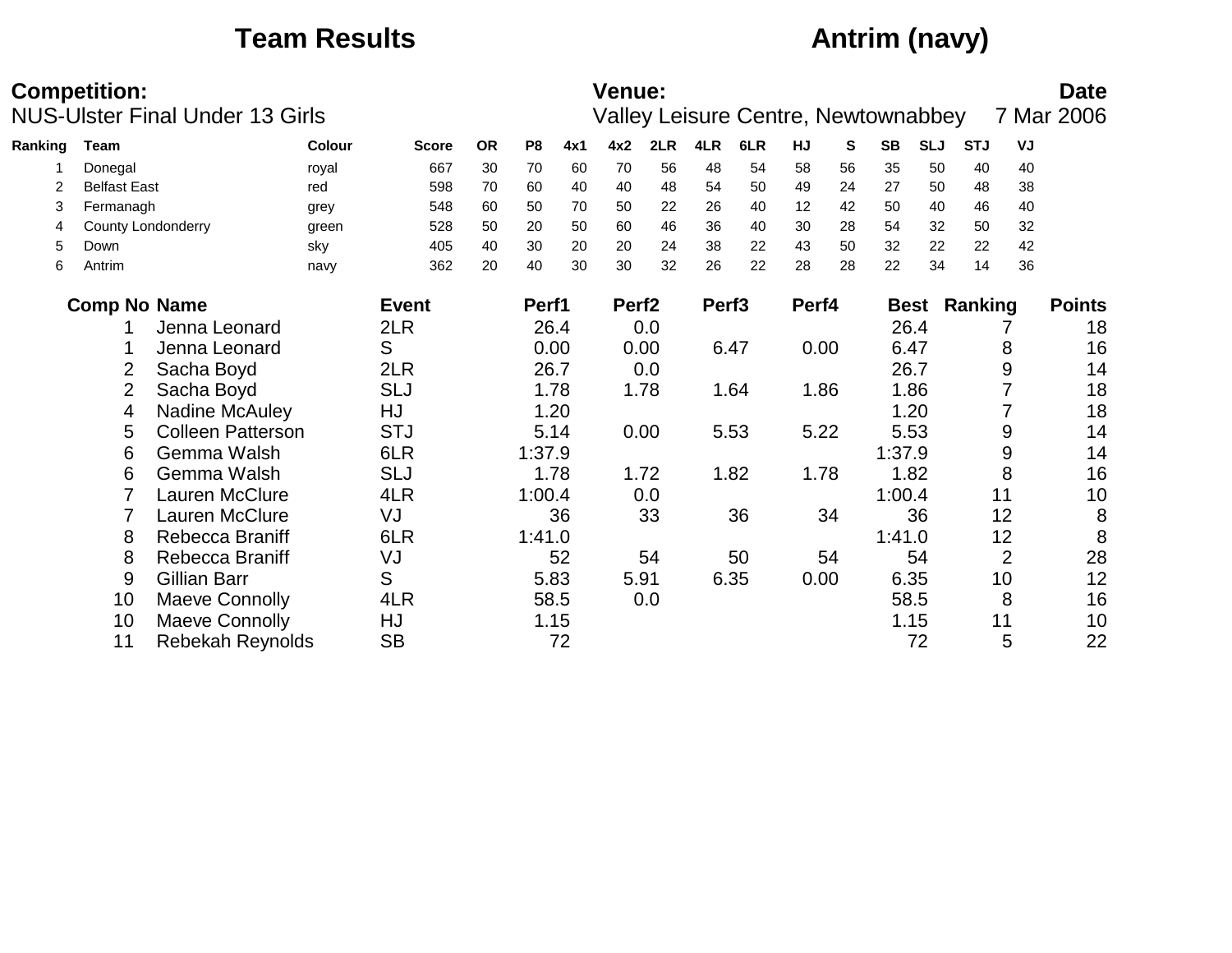## **Team Results Belfast East (red)**

|         | <b>Competition:</b>       | <b>NUS-Ulster Final Under 13 Girls</b> |               |              |           |                |      | <b>Venue:</b>     |      |                   | Valley Leisure Centre, Newtownabbey |       |    |           |            |                     |       | <b>Date</b><br>7 Mar 2006 |
|---------|---------------------------|----------------------------------------|---------------|--------------|-----------|----------------|------|-------------------|------|-------------------|-------------------------------------|-------|----|-----------|------------|---------------------|-------|---------------------------|
| Ranking | Team                      |                                        | <b>Colour</b> | <b>Score</b> | <b>OR</b> | P <sub>8</sub> | 4x1  | 4x2               | 2LR  | 4LR               | 6LR                                 | HJ    | S  | <b>SB</b> | <b>SLJ</b> | <b>STJ</b>          | VJ    |                           |
|         | Donegal                   |                                        | royal         | 667          | 30        | 70             | 60   | 70                | 56   | 48                | 54                                  | 58    | 56 | 35        | 50         | 40                  | 40    |                           |
|         | <b>Belfast East</b>       |                                        | red           | 598          | 70        | 60             | 40   | 40                | 48   | 54                | 50                                  | 49    | 24 | 27        | 50         | 48                  | 38    |                           |
| 3       | Fermanagh                 |                                        | grey          | 548          | 60        | 50             | 70   | 50                | 22   | 26                | 40                                  | 12    | 42 | 50        | 40         | 46                  | 40    |                           |
| 4       | <b>County Londonderry</b> |                                        | green         | 528          | 50        | 20             | 50   | 60                | 46   | 36                | 40                                  | 30    | 28 | 54        | 32         | 50                  | 32    |                           |
| 5       | Down                      |                                        | sky           | 405          | 40        | 30             | 20   | 20                | 24   | 38                | 22                                  | 43    | 50 | 32        | 22         | 22                  | 42    |                           |
| 6       | Antrim                    |                                        | navy          | 362          | 20        | 40             | 30   | 30                | 32   | 26                | 22                                  | 28    | 28 | 22        | 34         | 14                  | 36    |                           |
|         | <b>Comp No Name</b>       |                                        |               | <b>Event</b> |           | Perf1          |      | Perf <sub>2</sub> |      | Perf <sub>3</sub> |                                     | Perf4 |    |           |            | <b>Best Ranking</b> |       | <b>Points</b>             |
|         | 13                        | <b>Rachel Scott</b>                    |               | 2LR          |           |                | 26.0 |                   | 25.6 |                   |                                     |       |    | 25.6      |            |                     | 2     | 28                        |
|         | 13                        | <b>Rachel Scott</b>                    |               | VJ           |           |                | 43   |                   | 48   |                   | 46                                  |       | 49 |           | 49         |                     | 5     | 22                        |
|         | 14                        | <b>Charlotte Pounder</b>               |               | 2LR          |           |                | 26.2 |                   | 26.2 |                   |                                     |       |    | 26.2      |            |                     | 6     | 20                        |
|         | 14                        | <b>Charlotte Pounder</b>               |               | <b>SB</b>    |           |                | 69   |                   |      |                   |                                     |       |    |           | 69         |                     | $10=$ | 11                        |
|         | 15                        | <b>Claire Mercer</b>                   |               | 4LR          |           |                | 54.9 |                   | 55.5 |                   |                                     |       |    | 55.5      |            |                     | 4     | 24                        |
|         | 15                        | <b>Claire Mercer</b>                   |               | VJ           |           |                | 43   |                   | 47   |                   | 45                                  |       | 47 |           | 47         |                     | 8     | 16                        |
|         | 16                        | Hannah Wishart                         |               | 6LR          |           | 1:33.4         |      |                   |      |                   |                                     |       |    | 1:33.4    |            |                     | 6     | 20                        |
|         | 16                        | Hannah Wishart                         |               | <b>SLJ</b>   |           |                | 1.86 |                   | 1.94 |                   | 1.84                                | 1.76  |    | 1.94      |            |                     | 6     | 20                        |
|         | 17                        | Rebecca Mains                          |               | 6LR          |           | 1:28.1         |      |                   |      |                   |                                     |       |    | 1:28.1    |            |                     |       | 30                        |
|         | 17                        | <b>Rebecca Mains</b>                   |               | <b>STJ</b>   |           |                | 6.14 |                   | 5.98 |                   | 6.44                                | 6.26  |    | 6.44      |            |                     |       | 30                        |
|         | 18                        | <b>Katie Patterson</b>                 |               | 4LR          |           | 54.0           |      |                   | 54.5 |                   |                                     |       |    | 54.5      |            |                     |       | 30                        |
|         | 18                        | <b>Katie Patterson</b>                 |               | <b>SLJ</b>   |           |                | 2.24 |                   | 2.26 |                   | 2.22                                | 2.26  |    | 2.26      |            |                     |       | 30                        |
|         | 19                        | <b>Katy Dickson</b>                    |               | <b>STJ</b>   |           |                | 5.34 |                   | 5.45 |                   | 5.68                                | 5.64  |    | 5.68      |            |                     |       | 18                        |
|         | 20                        | Nicola Shepherd                        |               | S            |           |                | 5.17 |                   | 6.10 |                   | 5.92                                | 0.00  |    | 6.10      |            | 11                  |       | 10                        |
|         | 21                        | Kerrie Craig                           |               | HJ           |           | 1.41           |      |                   |      |                   |                                     |       |    | 1.41      |            |                     | 3     | 26                        |
|         | 22                        | <b>Katie Morris</b>                    |               | <b>SB</b>    |           |                | 70   |                   |      |                   |                                     |       |    |           | 70         |                     | $7=$  | 16                        |
|         | 23                        | Sophie Dalm                            |               | HJ           |           |                | 1.25 |                   |      |                   |                                     |       |    | 1.25      |            |                     | $4=$  | 23                        |
|         | 24                        | Rebecca Blundell                       |               | S            |           |                | 5.38 | 6.41              |      |                   | 5.64                                | 0.00  |    | 6.41      |            |                     | 9     | 14                        |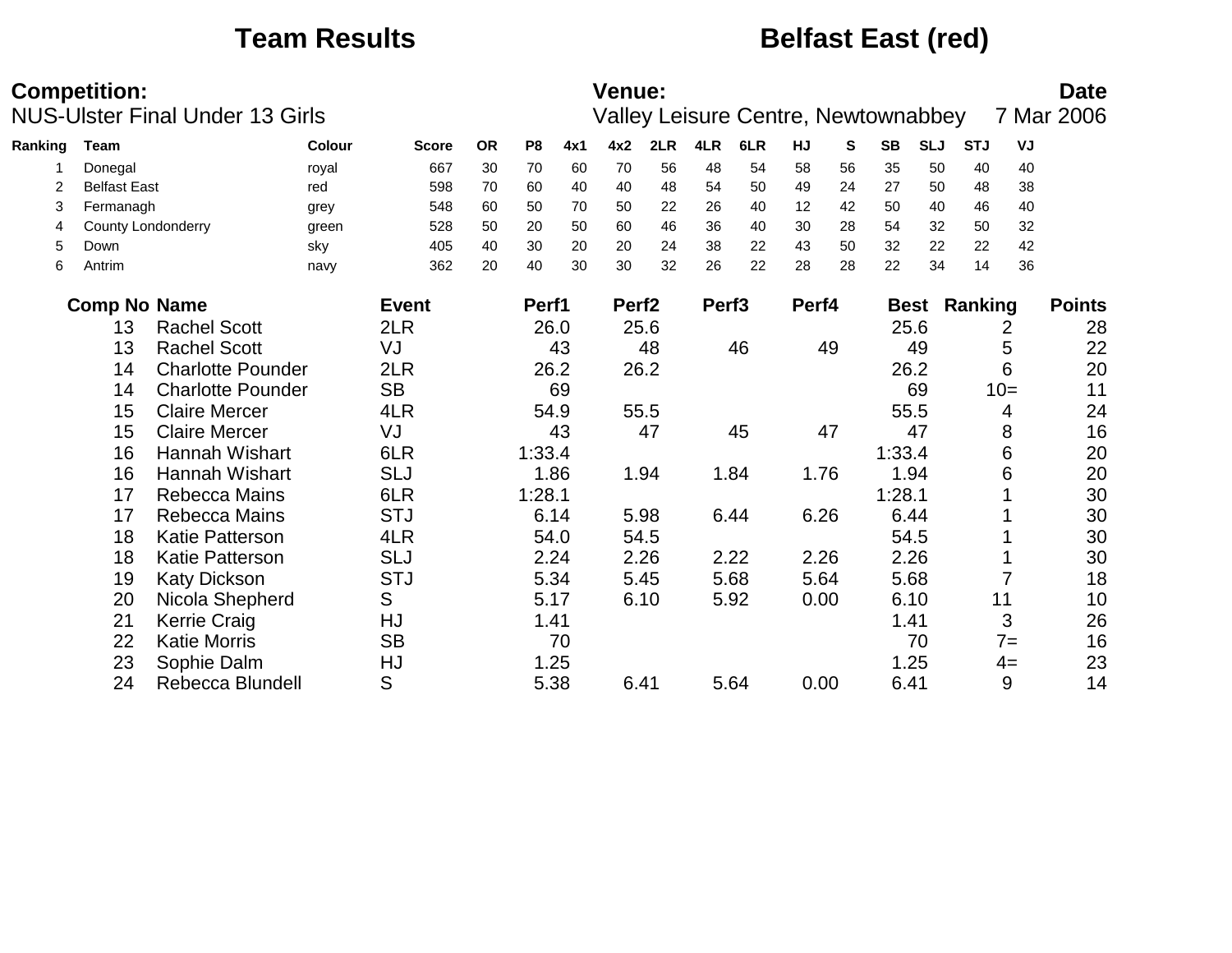# **Team Results County Londonderry (green)**

|         | <b>Competition:</b> | <b>NUS-Ulster Final Under 13 Girls</b> |        |              |           |                |      | <b>Venue:</b>     |      |                   | <b>Valley Leisure Centre, Newtownabbey</b> |       |    |             |            |            |                | <b>Date</b><br>7 Mar 2006 |
|---------|---------------------|----------------------------------------|--------|--------------|-----------|----------------|------|-------------------|------|-------------------|--------------------------------------------|-------|----|-------------|------------|------------|----------------|---------------------------|
| Ranking | <b>Team</b>         |                                        | Colour | <b>Score</b> | <b>OR</b> | P <sub>8</sub> | 4x1  | 4x2               | 2LR  | 4LR               | 6LR                                        | HJ    | S  | <b>SB</b>   | <b>SLJ</b> | <b>STJ</b> | VJ             |                           |
|         | Donegal             |                                        | royal  | 667          | 30        | 70             | 60   | 70                | 56   | 48                | 54                                         | 58    | 56 | 35          | 50         | 40         | 40             |                           |
| 2       | <b>Belfast East</b> |                                        | red    | 598          | 70        | 60             | 40   | 40                | 48   | 54                | 50                                         | 49    | 24 | 27          | 50         | 48         | 38             |                           |
| 3       | Fermanagh           |                                        | grey   | 548          | 60        | 50             | 70   | 50                | 22   | 26                | 40                                         | 12    | 42 | 50          | 40         | 46         | 40             |                           |
| 4       |                     | <b>County Londonderry</b>              | green  | 528          | 50        | 20             | 50   | 60                | 46   | 36                | 40                                         | 30    | 28 | 54          | 32         | 50         | 32             |                           |
| 5       | Down                |                                        | sky    | 405          | 40        | 30             | 20   | 20                | 24   | 38                | 22                                         | 43    | 50 | 32          | 22         | 22         | 42             |                           |
| 6       | Antrim              |                                        | navy   | 362          | 20        | 40             | 30   | 30                | 32   | 26                | 22                                         | 28    | 28 | 22          | 34         | 14         | 36             |                           |
|         | <b>Comp No Name</b> |                                        |        | <b>Event</b> |           | Perf1          |      | Perf <sub>2</sub> |      | Perf <sub>3</sub> |                                            | Perf4 |    | <b>Best</b> |            | Ranking    |                | <b>Points</b>             |
|         | 25                  | Ciara Walls                            |        | VJ           |           |                | 45   |                   | 44   |                   | 43                                         |       | 39 |             | 45         |            | 10             | 12                        |
|         | 26                  | Gemma Gregg                            |        | S            |           | 5.21           |      |                   | 6.32 |                   | 6.79                                       | 0.00  |    | 6.79        |            |            | 6              | 20                        |
|         | 27                  | <b>Clare Riddell</b>                   |        | <b>SB</b>    |           |                | 75   |                   |      |                   |                                            |       |    |             | 75         |            | $2=$           | 27                        |
|         | 28                  | Jill Hassan                            |        | <b>SB</b>    |           |                | 75   |                   |      |                   |                                            |       |    |             | 75         |            | $2=$           | 27                        |
|         | 29                  | <b>Carol Kelly</b>                     |        | 2LR          |           |                | 25.6 |                   | 26.0 |                   |                                            |       |    | 26.0        |            |            | 4              | 24                        |
|         | 29                  | <b>Carol Kelly</b>                     |        | VJ           |           |                | 46   |                   | 44   |                   | 47                                         |       | 48 |             | 48         |            | 6              | 20                        |
|         | 30                  | Hannah Wilkinson                       |        | 2LR          |           |                | 25.3 | 26.1              |      |                   |                                            |       |    | 26.1        |            |            | 5              | 22                        |
|         | 30                  | Hannah Wilkinson                       |        | <b>STJ</b>   |           | 6.22           |      |                   | 6.36 |                   | 6.08                                       | 6.34  |    | 6.36        |            |            | $\overline{2}$ | 28                        |
|         | 31                  | Nicola Clarke                          |        | 6LR          |           | 1:29.9         |      |                   |      |                   |                                            |       |    | 1:29.9      |            |            | 4              | 24                        |
|         | 31                  | Nicola Clarke                          |        | <b>STJ</b>   |           | 5.94           |      |                   | 0.00 |                   | 6.06                                       | 0.00  |    | 6.06        |            |            | 5              | 22                        |
|         | 32                  | Kathryn Mills                          |        | 4LR          |           | 55.8           |      |                   | 55.9 |                   |                                            |       |    | 55.9        |            |            | 5              | 22                        |
|         | 32                  | Kathryn Mills                          |        | <b>SLJ</b>   |           |                | 1.58 |                   | 1.52 |                   | 1.54                                       | 1.54  |    | 1.58        |            | 11         |                | 10                        |
|         | 33                  | Shannon O'Hagan                        |        | 6LR          |           | 1:37.0         |      |                   |      |                   |                                            |       |    | 1:37.0      |            |            | 8              | 16                        |
|         | 33                  | Shannon O'Hagan                        |        | S            |           | 5.96           |      |                   | 5.62 |                   | 5.28                                       | 0.00  |    | 5.96        |            |            | 12             | 8                         |
|         | 34                  | Dania Donnelly                         |        | 4LR          |           | 58.7           |      |                   | 0.0  |                   |                                            |       |    | 58.7        |            |            | 9              | 14                        |
|         | 34                  | Dania Donnelly                         |        | <b>SLJ</b>   |           |                | 1.86 |                   | 1.96 |                   | 1.72                                       | 1.94  |    |             | 1.96       |            | 5              | 22                        |
|         | 35                  | Rebecca Naylor                         |        | HJ           |           |                | 1.15 |                   |      |                   |                                            |       |    |             | 1.15       |            | 9              | 14                        |
|         | 36                  | Zoe Campbell                           |        | HJ           |           |                | 1.20 |                   |      |                   |                                            |       |    | 1.20        |            |            | 8              | 16                        |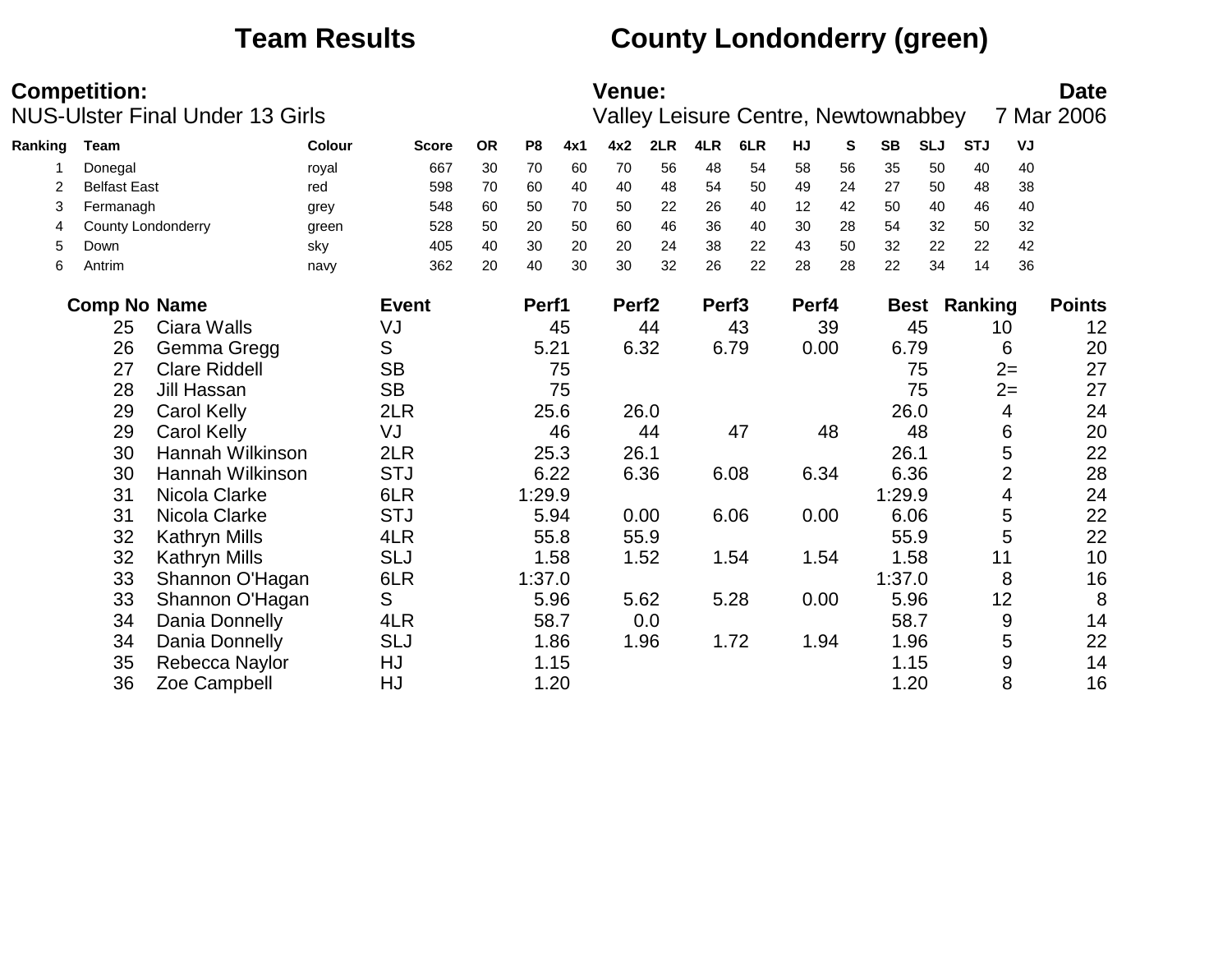## **Team Results Donegal (royal)**

|         | <b>Competition:</b> | <b>NUS-Ulster Final Under 13 Girls</b> |               |              |           |                |      | <b>Venue:</b>     |      |                   | Valley Leisure Centre, Newtownabbey |       |    |           |            |                     |                | <b>Date</b><br>7 Mar 2006 |
|---------|---------------------|----------------------------------------|---------------|--------------|-----------|----------------|------|-------------------|------|-------------------|-------------------------------------|-------|----|-----------|------------|---------------------|----------------|---------------------------|
| Ranking | <b>Team</b>         |                                        | <b>Colour</b> | <b>Score</b> | <b>OR</b> | P <sub>8</sub> | 4x1  | 4x2               | 2LR  | 4LR               | 6LR                                 | HJ    | S  | <b>SB</b> | <b>SLJ</b> | <b>STJ</b>          | VJ             |                           |
|         | Donegal             |                                        | royal         | 667          | 30        | 70             | 60   | 70                | 56   | 48                | 54                                  | 58    | 56 | 35        | 50         | 40                  | 40             |                           |
|         | <b>Belfast East</b> |                                        | red           | 598          | 70        | 60             | 40   | 40                | 48   | 54                | 50                                  | 49    | 24 | 27        | 50         | 48                  | 38             |                           |
| 3       | Fermanagh           |                                        | grey          | 548          | 60        | 50             | 70   | 50                | 22   | 26                | 40                                  | 12    | 42 | 50        | 40         | 46                  | 40             |                           |
| 4       |                     | <b>County Londonderry</b>              | green         | 528          | 50        | 20             | 50   | 60                | 46   | 36                | 40                                  | 30    | 28 | 54        | 32         | 50                  | 32             |                           |
| 5       | Down                |                                        | sky           | 405          | 40        | 30             | 20   | 20                | 24   | 38                | 22                                  | 43    | 50 | 32        | 22         | 22                  | 42             |                           |
| 6       | Antrim              |                                        | navy          | 362          | 20        | 40             | 30   | 30                | 32   | 26                | 22                                  | 28    | 28 | 22        | 34         | 14                  | 36             |                           |
|         | <b>Comp No Name</b> |                                        |               | <b>Event</b> |           | Perf1          |      | Perf <sub>2</sub> |      | Perf <sub>3</sub> |                                     | Perf4 |    |           |            | <b>Best Ranking</b> |                | <b>Points</b>             |
|         | 37                  | Ciara McGarvey                         |               | <b>STJ</b>   |           |                | 5.44 |                   | 5.52 |                   | 5.39                                | 5.53  |    | 5.53      |            |                     | 8              | 16                        |
|         | 38                  | Monica O'Connor                        |               | 6LR          |           | 1:28.8         |      |                   |      |                   |                                     |       |    | 1:28.8    |            |                     | 3              | 26                        |
|         | 38                  | Monica O'Connor                        |               | <b>SB</b>    |           |                | 69   |                   |      |                   |                                     |       |    |           | 69         |                     | $10=$          | 11                        |
|         | 39                  | <b>Catherine Wilkie</b>                |               | 4LR          |           |                | 54.8 |                   | 55.0 |                   |                                     |       |    | 55.0      |            |                     | $\overline{2}$ | 28                        |
|         | 39                  | <b>Catherine Wilkie</b>                |               | <b>STJ</b>   |           | 6.12           |      |                   | 5.94 |                   | 5.84                                | 6.10  |    | 6.12      |            |                     | 4              | 24                        |
|         | 40                  | Mary O'Kennedy                         |               | <b>SLJ</b>   |           |                | 1.88 |                   | 1.94 |                   | 2.00                                | 2.02  |    | 2.02      |            |                     | 3              | 26                        |
|         | 41                  | Molly O'Gara                           |               | <b>SB</b>    |           |                | 74   |                   |      |                   |                                     |       |    |           | 74         |                     | 4              | 24                        |
|         | 42                  | Aisling Cunningham                     |               | 4LR          |           |                | 56.7 | 1:01.0            |      |                   |                                     |       |    | 1:01.0    |            |                     | 6              | 20                        |
|         | 42                  | Aisling Cunningham                     |               | <b>SLJ</b>   |           |                | 1.96 | 1.86              |      |                   | 1.76                                | 2.00  |    | 2.00      |            |                     | 4              | 24                        |
|         | 43                  | Aoife O'Connor                         |               | 2LR          |           |                | 25.2 | 25.1              |      |                   |                                     |       |    | 25.1      |            |                     |                | 30                        |
|         | 43                  | Aoife O'Connor                         |               | HJ           |           |                | 1.44 |                   |      |                   |                                     |       |    |           | 1.44       |                     |                | 30                        |
|         | 44                  | Gemma Haughey                          |               | VJ           |           |                | 44   |                   | 47   |                   | 44                                  |       | 44 |           | 47         |                     | 9              | 14                        |
|         | 45                  | Amy Brogan                             |               | 2LR          |           |                | 25.8 |                   | 25.7 |                   |                                     |       |    | 25.7      |            |                     | 3              | 26                        |
|         | 45                  | Amy Brogan                             |               | VJ           |           |                | 50   |                   | 52   |                   | 44                                  |       | 44 |           | 52         |                     | 3              | 26                        |
|         | 46                  | Louise Harvey                          |               | 6LR          |           | 1:28.2         |      |                   |      |                   |                                     |       |    | 1:28.2    |            |                     | $\overline{2}$ | 28                        |
|         | 46                  | Louise Harvey                          |               | HJ           |           | 1.41           |      |                   |      |                   |                                     |       |    | 1.41      |            |                     | $\overline{2}$ | 28                        |
|         | 47                  | Nicole O'Leary                         |               | S            |           |                | 7.88 |                   | 8.15 |                   | 8.35                                | 0.00  |    | 8.35      |            |                     |                | 30                        |
|         | 48                  | Amy O'Donnell                          |               | S            |           |                | 7.32 |                   | 7.10 |                   | 7.31                                | 0.00  |    | 7.32      |            |                     | 3              | 26                        |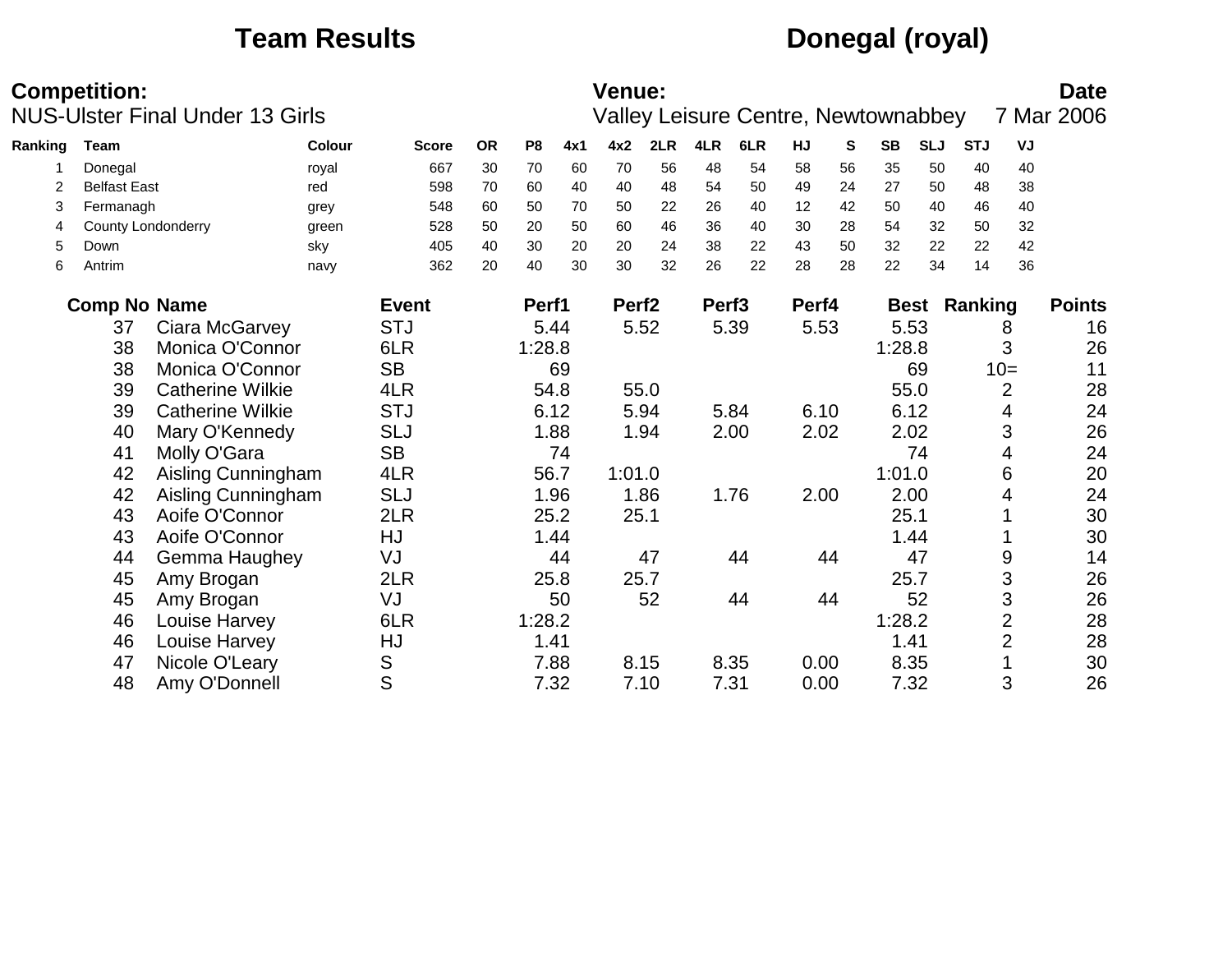## **Team Results Down (sky)**

|         | <b>Competition:</b> | <b>NUS-Ulster Final Under 13 Girls</b> |        |              |           |                |      | <b>Venue:</b>     |      |                   | <b>Valley Leisure Centre, Newtownabbey</b> |           |    |             |            |            |                | <b>Date</b><br>7 Mar 2006 |
|---------|---------------------|----------------------------------------|--------|--------------|-----------|----------------|------|-------------------|------|-------------------|--------------------------------------------|-----------|----|-------------|------------|------------|----------------|---------------------------|
| Ranking | <b>Team</b>         |                                        | Colour | <b>Score</b> | <b>OR</b> | P <sub>8</sub> | 4x1  | 4x2               | 2LR  | 4LR               | 6LR                                        | <b>HJ</b> | S  | <b>SB</b>   | <b>SLJ</b> | <b>STJ</b> | VJ             |                           |
|         | Donegal             |                                        | royal  | 667          | 30        | 70             | 60   | 70                | 56   | 48                | 54                                         | 58        | 56 | 35          | 50         | 40         | 40             |                           |
| 2       | <b>Belfast East</b> |                                        | red    | 598          | 70        | 60             | 40   | 40                | 48   | 54                | 50                                         | 49        | 24 | 27          | 50         | 48         | 38             |                           |
| 3       | Fermanagh           |                                        | grey   | 548          | 60        | 50             | 70   | 50                | 22   | 26                | 40                                         | 12        | 42 | 50          | 40         | 46         | 40             |                           |
| 4       |                     | <b>County Londonderry</b>              | green  | 528          | 50        | 20             | 50   | 60                | 46   | 36                | 40                                         | 30        | 28 | 54          | 32         | 50         | 32             |                           |
| 5       | Down                |                                        | sky    | 405          | 40        | 30             | 20   | 20                | 24   | 38                | 22                                         | 43        | 50 | 32          | 22         | 22         | 42             |                           |
| 6       | Antrim              |                                        | navy   | 362          | 20        | 40             | 30   | 30                | 32   | 26                | 22                                         | 28        | 28 | 22          | 34         | 14         | 36             |                           |
|         | <b>Comp No Name</b> |                                        |        | <b>Event</b> |           | Perf1          |      | Perf <sub>2</sub> |      | Perf <sub>3</sub> |                                            | Perf4     |    | <b>Best</b> |            | Ranking    |                | <b>Points</b>             |
|         | 49                  | <b>Rachel Keys</b>                     |        | HJ           |           | 1.25           |      |                   |      |                   |                                            |           |    |             | 1.25       |            | $4=$           | 23                        |
|         | 50                  | <b>Chelsey Surgenor</b>                |        | <b>STJ</b>   |           | 4.92           |      |                   | 4.88 |                   | 4.74                                       | 4.76      |    | 4.92        |            | 11         |                | 10                        |
|         | 51                  | Ali Gordon                             |        | 2LR          |           | 27.6           |      |                   | 0.0  |                   |                                            |           |    | 27.6        |            |            | 12             | 8                         |
|         | 51                  | Ali Gordon                             |        | <b>STJ</b>   |           |                | 5.06 |                   | 5.18 |                   | 5.06                                       | 5.19      |    | 5.19        |            |            | 10             | 12                        |
|         | 52                  | Jennifer Fowler                        |        | VJ           |           |                | 41   |                   | 48   |                   | 41                                         |           | 40 |             | 48         |            | $\overline{7}$ | 18                        |
|         | 53                  | <b>Christina Manrovic</b>              |        | <b>SB</b>    |           |                | 70   |                   |      |                   |                                            |           |    |             | 70         |            | $7 =$          | 16                        |
|         | 54                  | Kathryn Barclay                        |        | S            |           | 6.47           |      |                   | 6.83 | 6.91              |                                            | 0.00      |    | 6.91        |            |            | 5              | 22                        |
|         | 55                  | <b>Janice Scott</b>                    |        | 2LR          |           |                | 26.5 |                   | 0.0  |                   |                                            |           |    | 26.5        |            |            | 8              | 16                        |
|         | 55                  | Janice Scott                           |        | S            |           |                | 7.80 |                   | 7.97 |                   | 7.20                                       | 0.00      |    | 7.97        |            |            | $\overline{2}$ | 28                        |
|         | 56                  | <b>Zara Millar</b>                     |        | 4LR          |           | 54.7           |      |                   | 55.3 |                   |                                            |           |    | 55.3        |            |            | 3              | 26                        |
|         | 56                  | Zara Millar                            |        | <b>SB</b>    |           |                | 70   |                   |      |                   |                                            |           |    |             | 70         |            | $7 =$          | 16                        |
|         | 57                  | <b>Claire Oakley</b>                   |        | 6LR          |           | 1:40.6         |      |                   |      |                   |                                            |           |    | 1:40.6      |            | 11         |                | 10                        |
|         | 57                  | <b>Claire Oakley</b>                   |        | <b>SLJ</b>   |           |                | 1.56 |                   | 1.50 |                   | 1.56                                       | 1.56      |    | 1.56        |            |            | 12             | 8                         |
|         | 58                  | Zara Jones                             |        | 6LR          |           | 1:40.4         |      |                   |      |                   |                                            |           |    | 1:40.4      |            |            | 10             | 12                        |
|         | 58                  | Zara Jones                             |        | VJ           |           |                | 49   |                   | 49   |                   | 49                                         |           | 49 |             | 49         |            | 4              | 24                        |
|         | 59                  | Gillian Rankin                         |        | HJ           |           | 1.25           |      |                   |      |                   |                                            |           |    |             | 1.25       |            | 6              | 20                        |
|         | 60                  | <b>Holly Greig</b>                     |        | 4LR          |           | 59.3           |      |                   | 0.0  |                   |                                            |           |    | 59.3        |            |            | 10             | 12                        |
|         | 60                  | <b>Holly Greig</b>                     |        | <b>SLJ</b>   |           | 1.80           |      |                   | 1.72 |                   | 1.38                                       | 1.68      |    | 1.80        |            |            | 9              | 14                        |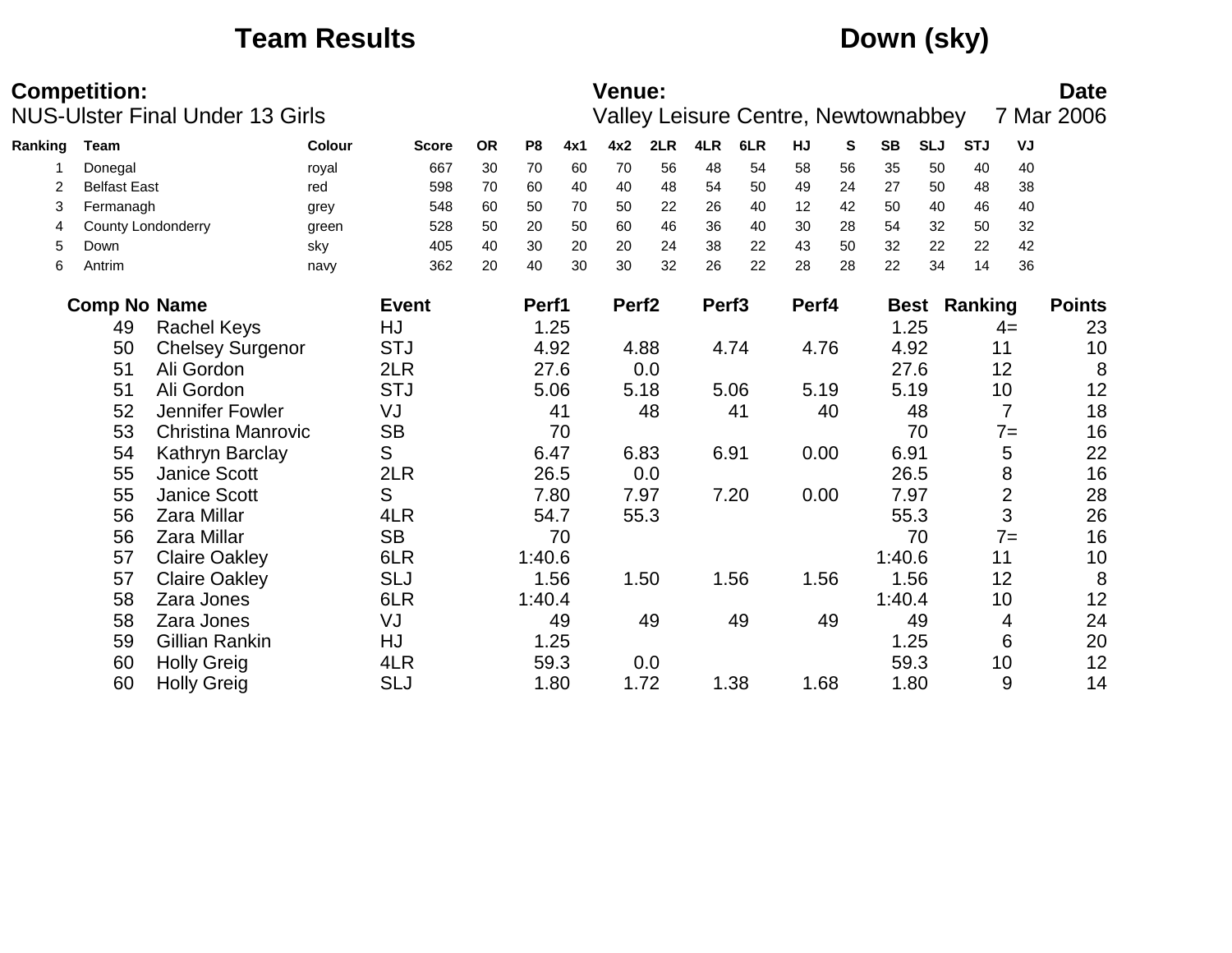# **Team Results Fermanagh (grey)**

|         | <b>Competition:</b> |                                        |        |              |           |                |      | Venue:            |      |                   |                                     |       |    |           |            |            |                | <b>Date</b>   |
|---------|---------------------|----------------------------------------|--------|--------------|-----------|----------------|------|-------------------|------|-------------------|-------------------------------------|-------|----|-----------|------------|------------|----------------|---------------|
|         |                     | <b>NUS-Ulster Final Under 13 Girls</b> |        |              |           |                |      |                   |      |                   | Valley Leisure Centre, Newtownabbey |       |    |           |            |            |                | 7 Mar 2006    |
| Ranking | Team                |                                        | Colour | <b>Score</b> | <b>OR</b> | P <sub>8</sub> | 4x1  | 4x2               | 2LR  | 4LR               | 6LR                                 | HJ    | S  | <b>SB</b> | <b>SLJ</b> | <b>STJ</b> | VJ             |               |
|         | Donegal             |                                        | royal  | 667          | 30        | 70             | 60   | 70                | 56   | 48                | 54                                  | 58    | 56 | 35        | 50         | 40         | 40             |               |
| 2       | <b>Belfast East</b> |                                        | red    | 598          | 70        | 60             | 40   | 40                | 48   | 54                | 50                                  | 49    | 24 | 27        | 50         | 48         | 38             |               |
| 3       | Fermanagh           |                                        | grey   | 548          | 60        | 50             | 70   | 50                | 22   | 26                | 40                                  | 12    | 42 | 50        | 40         | 46         | 40             |               |
| 4       |                     | <b>County Londonderry</b>              | green  | 528          | 50        | 20             | 50   | 60                | 46   | 36                | 40                                  | 30    | 28 | 54        | 32         | 50         | 32             |               |
| 5       | Down                |                                        | sky    | 405          | 40        | 30             | 20   | 20                | 24   | 38                | 22                                  | 43    | 50 | 32        | 22         | 22         | 42             |               |
| 6       | Antrim              |                                        | navy   | 362          | 20        | 40             | 30   | 30                | 32   | 26                | 22                                  | 28    | 28 | 22        | 34         | 14         | 36             |               |
|         | <b>Comp No Name</b> |                                        |        | <b>Event</b> |           | Perf1          |      | Perf <sub>2</sub> |      | Perf <sub>3</sub> |                                     | Perf4 |    |           | Best       | Ranking    |                | <b>Points</b> |
|         | 61                  | <b>Aisling Maguire</b>                 |        | 2LR          |           |                | 26.9 |                   | 0.0  |                   |                                     |       |    | 26.9      |            | 11         |                | 10            |
|         | 61                  | <b>Aisling Maguire</b>                 |        | S            |           |                | 6.49 |                   | 6.32 |                   | 6.73                                | 0.00  |    | 6.73      |            |            | 7              | 18            |
|         | 62                  | <b>Grainne McManus</b>                 |        | 2LR          |           |                | 26.8 |                   | 0.0  |                   |                                     |       |    | 26.8      |            |            | 10             | 12            |
|         | 62                  | <b>Grainne McManus</b>                 |        | VJ           |           |                | 37   |                   | 36   |                   | 35                                  |       | 37 |           | 37         | 11         |                | 10            |
|         | 63                  | Roisin O'Reilly                        |        | 4LR          |           | 1:01.5         |      |                   | 0.0  |                   |                                     |       |    | 1:01.5    |            | 12         |                | 8             |
|         | 63                  | Roisin O'Reilly                        |        | <b>SLJ</b>   |           |                | 1.66 |                   | 1.60 |                   | 1.76                                | 1.72  |    |           | 1.76       |            | 10             | 12            |
|         | 64                  | Niamh Cox                              |        | 4LR          |           |                | 58.0 |                   | 0.0  |                   |                                     |       |    | 58.0      |            |            |                | 18            |
|         | 64                  | Niamh Cox                              |        | <b>SB</b>    |           |                | 80   |                   |      |                   |                                     |       |    |           | 80         |            |                | 30            |
|         | 65                  | Megan Henry                            |        | 6LR          |           | 1:34.0         |      |                   |      |                   |                                     |       |    | 1:34.0    |            |            |                | 18            |
|         | 66                  | Ellen Kelly                            |        | VJ           |           |                | 43   |                   | 55   |                   | 43                                  |       | 47 |           | 55         |            |                | 30            |
|         | 67                  | Jane Maguire                           |        | 6LR          |           | 1:30.6         |      |                   |      |                   |                                     |       |    | 1:30.6    |            |            | 5              | 22            |
|         | 67                  | Jane Maguire                           |        | <b>SB</b>    |           |                | 71   |                   |      |                   |                                     |       |    |           | 71         |            | 6              | 20            |
|         | 68                  | Audrey Herdman                         |        | HJ           |           |                | 1.15 |                   |      |                   |                                     |       |    |           | 1.15       |            | 10             | 12            |
|         | 69                  | <b>Claire McManus</b>                  |        | <b>STJ</b>   |           |                | 5.72 |                   | 5.69 |                   | 5.69                                | 5.65  |    | 5.72      |            |            | 6              | 20            |
|         | 70                  | Megan Moore                            |        | S            |           |                | 6.80 |                   | 6.87 |                   | 7.03                                | 0.00  |    | 7.03      |            |            | 4              | 24            |
|         | 71                  | Aisling Nolan                          |        | <b>STJ</b>   |           |                | 6.12 |                   | 6.10 |                   | 6.07                                | 6.27  |    | 6.27      |            |            | 3              | 26            |
|         | 72                  | Angela Connor                          |        | <b>SLJ</b>   |           |                | 2.18 |                   | 2.10 |                   | 2.18                                | 2.24  |    | 2.24      |            |            | $\overline{2}$ | 28            |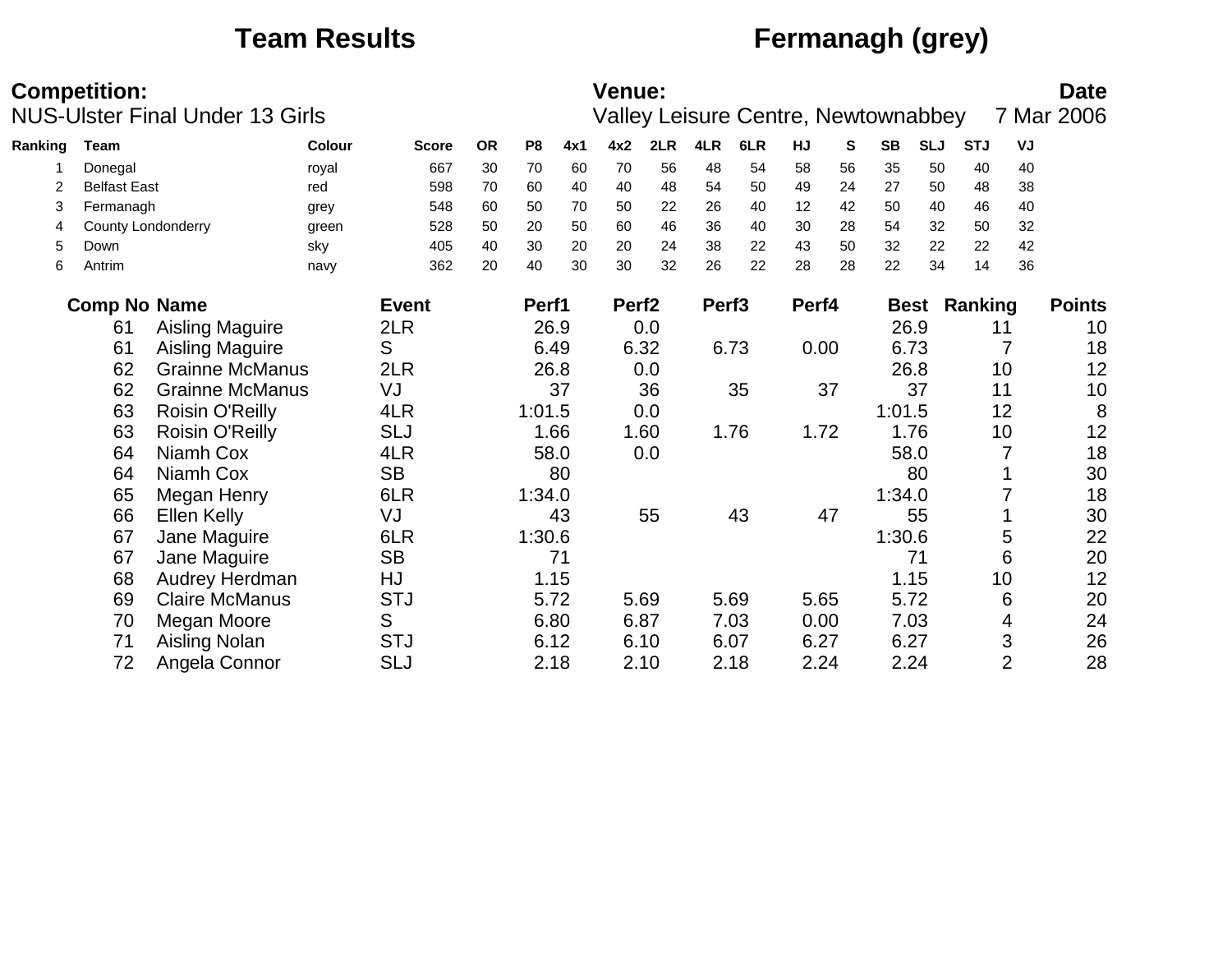### **Event Official Results Sheet <b>CEV** Obstacle Relay

| <b>Competition:</b> |    | <b>NUS-Ulster Final Under 13 Girls</b> |        | <b>Venue:</b> |       | <b>Valley Leisure Centre, Newtownabbey</b> |               | <b>Date</b><br>7 Mar 2006 |
|---------------------|----|----------------------------------------|--------|---------------|-------|--------------------------------------------|---------------|---------------------------|
| Ranking Code Team   |    |                                        | Colour | Heat          | Final | <b>Performance</b>                         | <b>Points</b> |                           |
|                     | 02 | <b>Belfast East</b>                    | red    | 1:24.1        | 0.0   | 1:24.1                                     | 70            |                           |
|                     | 06 | Fermanagh                              | grey   | 1:24.9        | 0.0   | 1:24.9                                     | 60            |                           |
|                     | 03 | County Londonderry                     | green  | 1:25.0        | 0.0   | 1:25.0                                     | 50            |                           |
| 4                   | 05 | Down                                   | sky    | 1:25.6        | 0.0   | 1:25.6                                     | 40            |                           |
|                     | 04 | Donegal                                | roval  | 1:27.7        | 0.0   | 1:27.7                                     | 30            |                           |

6 01 Antrim navy 1:30.3 0.0 1:30.3 20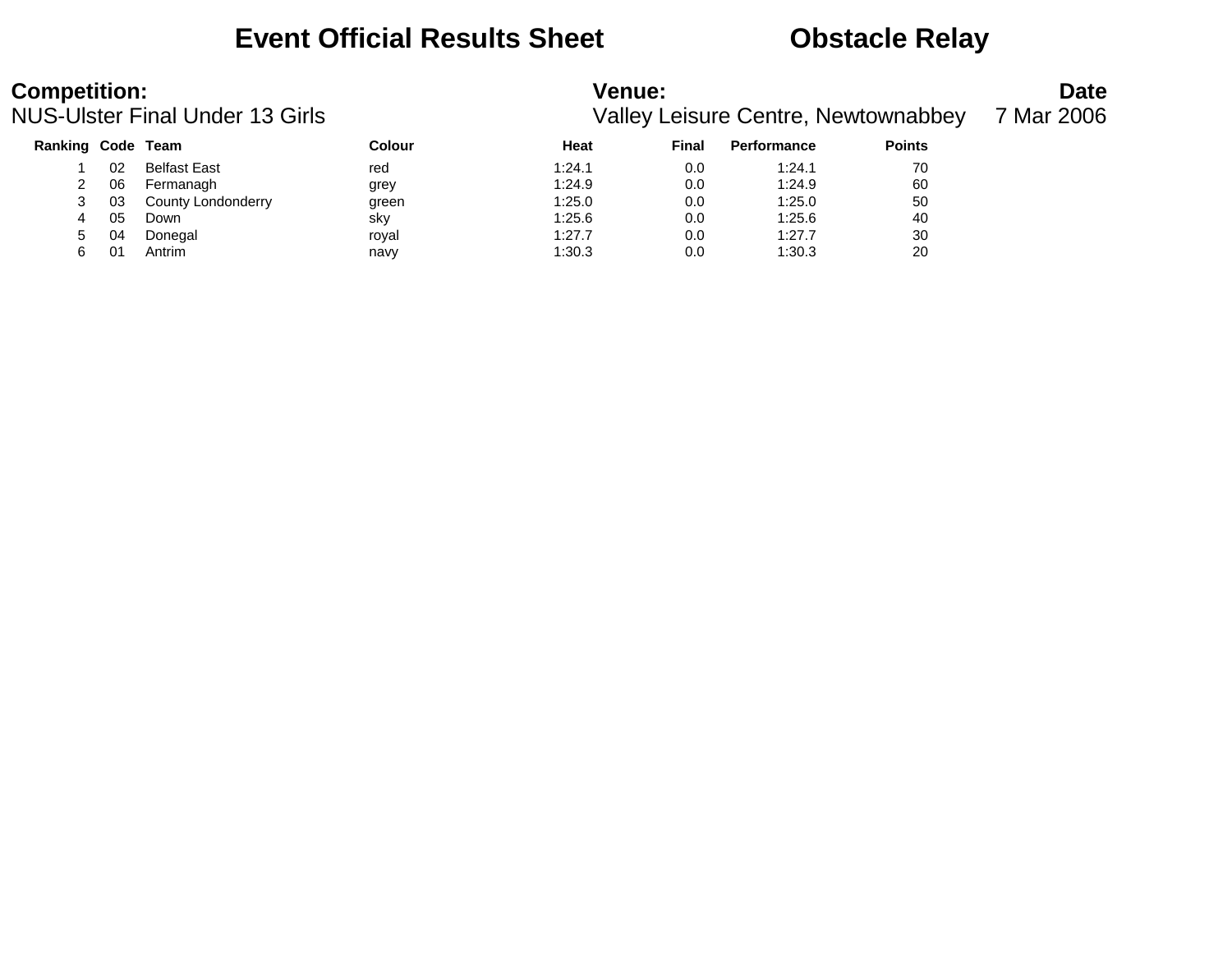### **Results Sheet 2 Lap Race**

|                | Ranking             | Team                |               | <b>Colour</b> |                        | <b>Points</b> |             |               |
|----------------|---------------------|---------------------|---------------|---------------|------------------------|---------------|-------------|---------------|
|                |                     | Donegal             |               | royal         |                        | 56            |             |               |
| $\overline{c}$ |                     | <b>Belfast East</b> |               | red           |                        | 48            |             |               |
| 3              |                     | County Londonderry  |               | green         |                        | 46            |             |               |
| 4              |                     | Antrim              |               | navy          |                        | 32            |             |               |
| 5              |                     | Down                |               | sky           |                        | 24            |             |               |
| 6              |                     | Fermanagh           |               | grey          |                        | 22            |             |               |
| Ranking Team   |                     |                     | <b>Colour</b> |               | <b>BibNo Name</b>      |               | <b>Best</b> | <b>Points</b> |
|                | Donegal             |                     | royal         |               | 43 Aoife O'Connor      |               | 25.1        | 30            |
| 2              | <b>Belfast East</b> |                     | red           |               | 13 Rachel Scott        |               | 25.6        | 28            |
| 3              | Donegal             |                     | royal         |               | 45 Amy Brogan          |               | 25.7        | 26            |
| 4              | County Londonderry  |                     | green         |               | 29 Carol Kelly         |               | 26.0        | 24            |
| 5              | County Londonderry  |                     | green         |               | 30 Hannah Wilkinson    |               | 26.1        | 22            |
| 6              | <b>Belfast East</b> |                     | red           |               | 14 Charlotte Pounder   |               | 26.2        | 20            |
|                | Antrim              |                     | navy          |               | Jenna Leonard          |               | 26.4        | 18            |
| 8              | Down                |                     | sky           |               | 55 Janice Scott        |               | 26.5        | 16            |
| 9              | Antrim              |                     | navy          |               | 2 Sacha Boyd           |               | 26.7        | 14            |
| 10             | Fermanagh           |                     | grey          | 62            | <b>Grainne McManus</b> |               | 26.8        | 12            |
| 11             | Fermanagh           |                     | grey          | 61            | Aisling Maguire        |               | 26.9        | 10            |
| 12             | Down                |                     | sky           | 51            | Ali Gordon             |               | 27.6        | 8             |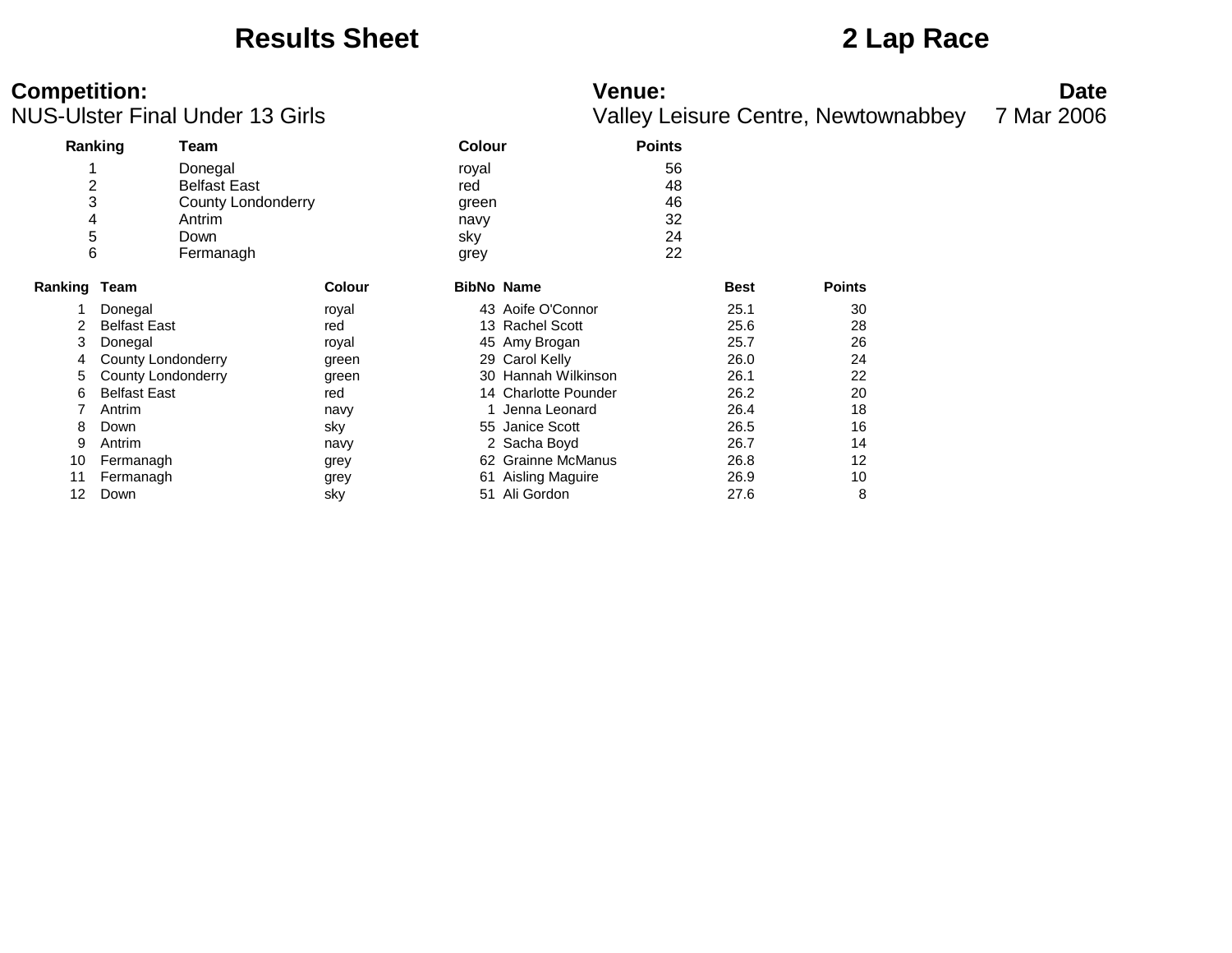### **Results Sheet 4 Lap Race**

# **Competition:** Date

NUS-Ulster Final Under 13 Girls Valley Leisure Centre, Newtownabbey 7 Mar 2006

**Ranking Team Colour Points** 1 Belfast East 1 Belfast East 1 State of the Second Contract 1 State 1 State 1 State 1 State 1 State 1 State 1 State 1 State 1 State 1 State 1 State 1 State 1 State 1 State 1 State 1 State 1 State 1 State 1 State 1 State 1 2 Donegal royal 48 3 Down sky 38 4 County Londonderry green 36 5= Antrim navy 26 5= Fermanagh grey grey 26 **Ranking Team Colour BibNo Name Best Points** 1 Belfast East 18 Katie Patterson 18 Katie Patterson 18 Katie Patterson 54.5 30 2 Donegal royal 39 Catherine Wilkie 55.0 28 3 Down sky 56 Zara Millar 55.3 26 4 Belfast East 15 Claire Mercer 15 Claire Mercer 15 Claire Mercer 155.5 24 5 County Londonderry green 32 Kathryn Mills 55.9 22 6 Donegal royal 42 Aisling Cunningham 1:01.0 20 7 Fermanagh grey 64 Niamh Cox 58.0 18 8 Antrim **10 Magust 20 Antring 10 Magust 20 Antring 16** Antring 58.5 16 9 County Londonderry **green** 34 Dania Donnelly 58.7 58.7 14 10 Down sky sky 60 Holly Greig 59.3 12 11 Antrim 10 10 navy 12 Lauren McClure 1:00.4 10 12 Fermanagh grey 63 Roisin O'Reilly 1:01.5 8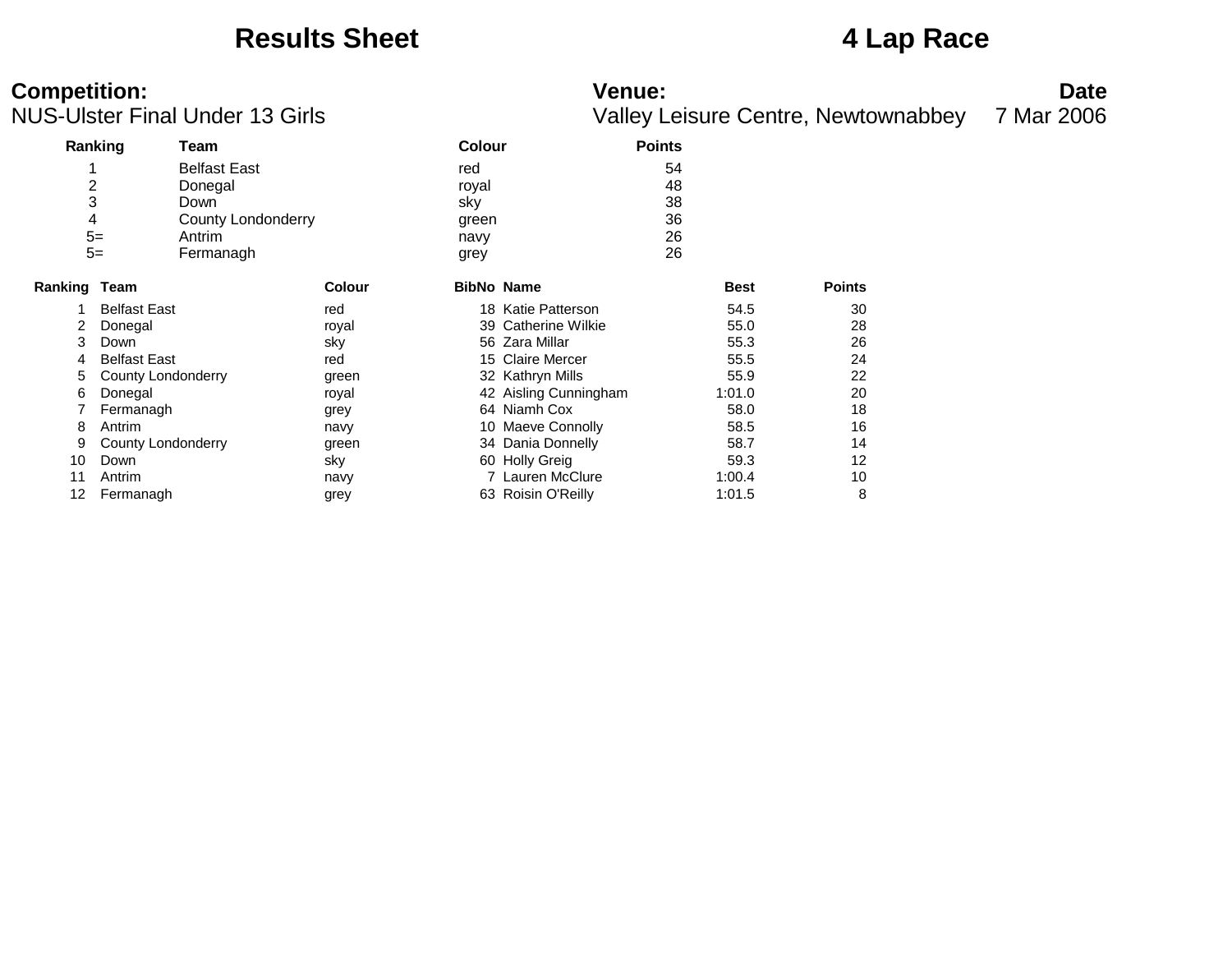### **Results Sheet 6 Lap Time Trial**

# **Competition:**<br>**Date**<br>
Valley Leisure Centre, Newtownabbey 7 Mar 2006<br>
Valley Leisure Centre, Newtownabbey 7 Mar 2006

Valley Leisure Centre, Newtownabbey 7 Mar 2006

| Ranking        |                           | Team                |               | <b>Colour</b>     |                      | <b>Points</b> |             |               |
|----------------|---------------------------|---------------------|---------------|-------------------|----------------------|---------------|-------------|---------------|
|                |                           | Donegal             |               | royal             |                      | 54            |             |               |
| $\overline{c}$ |                           | <b>Belfast East</b> |               | red               |                      | 50            |             |               |
| $3=$           |                           | County Londonderry  |               | green             |                      | 40            |             |               |
| $3=$           |                           | Fermanagh           |               | grey              |                      | 40            |             |               |
| $5=$           |                           | Antrim              |               | navy              |                      | 22            |             |               |
| $5=$           |                           | Down                |               | sky               |                      | 22            |             |               |
| Ranking Team   |                           |                     | <b>Colour</b> | <b>BibNo Name</b> |                      |               | <b>Best</b> | <b>Points</b> |
|                | <b>Belfast East</b>       |                     | red           |                   | 17 Rebecca Mains     |               | 1:28.1      | 30            |
| 2              | Donegal                   |                     | royal         |                   | 46 Louise Harvey     |               | 1:28.2      | 28            |
| 3              | Donegal                   |                     | royal         | 38                | Monica O'Connor      |               | 1:28.8      | 26            |
| 4              | <b>County Londonderry</b> |                     | green         | 31                | Nicola Clarke        |               | 1:29.9      | 24            |
| 5              | Fermanagh                 |                     | grey          | 67                | Jane Maguire         |               | 1:30.6      | 22            |
| 6              | <b>Belfast East</b>       |                     | red           |                   | 16 Hannah Wishart    |               | 1:33.4      | 20            |
|                | Fermanagh                 |                     | grey          |                   | 65 Megan Henry       |               | 1:34.0      | 18            |
| 8              | County Londonderry        |                     | green         |                   | 33 Shannon O'Hagan   |               | 1:37.0      | 16            |
| 9              | Antrim                    |                     | navy          |                   | 6 Gemma Walsh        |               | 1:37.9      | 14            |
| 10             | Down                      |                     | sky           |                   | 58 Zara Jones        |               | 1:40.4      | 12            |
| 11             | Down                      |                     | sky           | 57                | <b>Claire Oakley</b> |               | 1:40.6      | 10            |
| 12             | Antrim                    |                     | navy          |                   | 8 Rebecca Braniff    |               | 1:41.0      | 8             |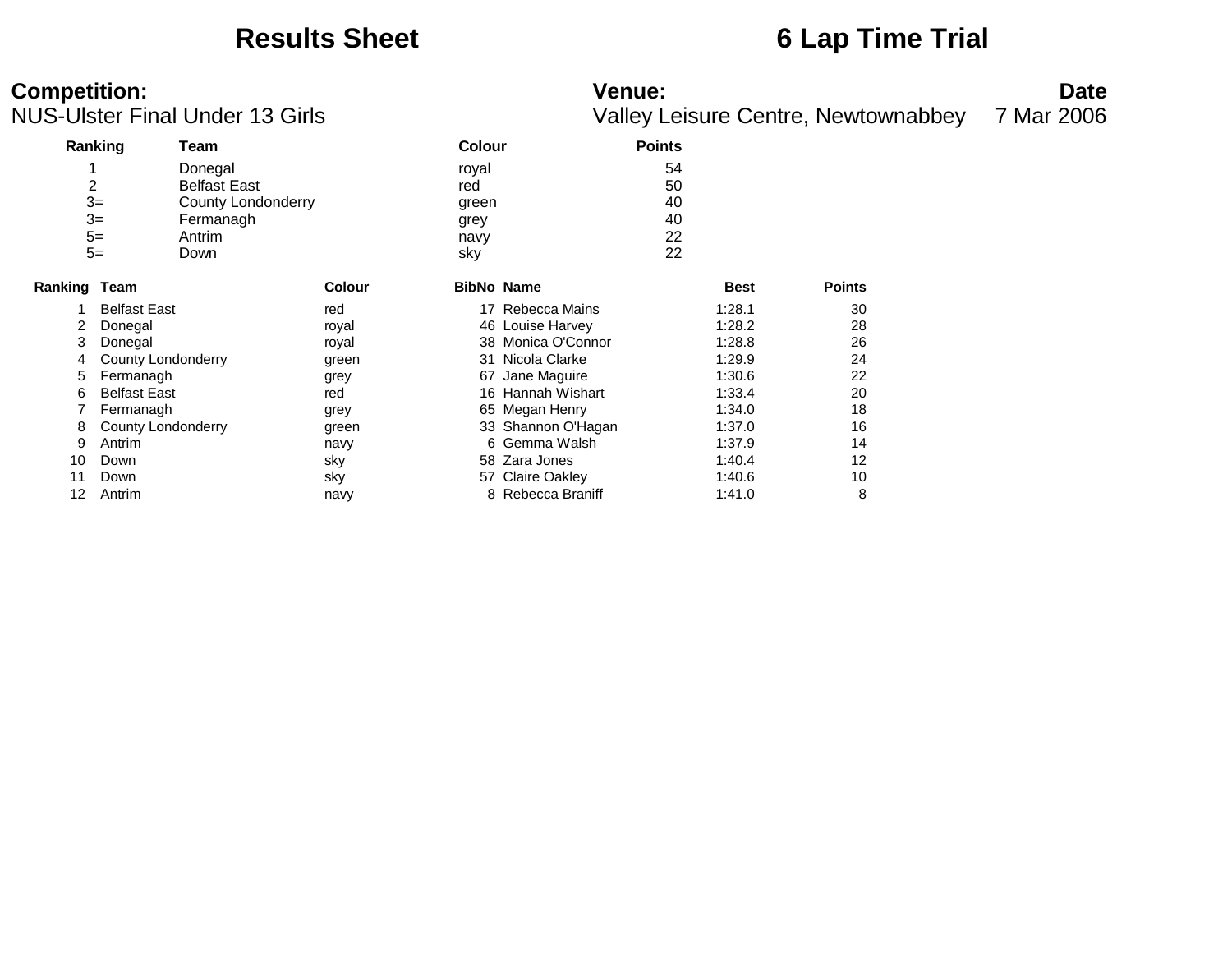## **Event Official Results Sheet 8 Lap Paarlauf**

| <b>Competition:</b> |    | <b>NUS-Ulster Final Under 13 Girls</b> |        | <b>Venue:</b> |       | Valley Leisure Centre, Newtownabbey |               | <b>Date</b><br>7 Mar 2006 |
|---------------------|----|----------------------------------------|--------|---------------|-------|-------------------------------------|---------------|---------------------------|
| Ranking Code Team   |    |                                        | Colour | Heat          | Final | <b>Performance</b>                  | <b>Points</b> |                           |
|                     | 04 | Donegal                                | roval  | 1:47.2        | 0.0   | 1:47.2                              | 70            |                           |
|                     | 02 | <b>Belfast East</b>                    | red    | 1:49.7        | 0.0   | 1:49.7                              | 60            |                           |
| 3                   | 06 | Fermanagh                              | grey   | 1:56.2        | 0.0   | 1:56.2                              | 50            |                           |
| 4                   | 01 | Antrim                                 | navy   | 1:58.1        | 0.0   | 1:58.1                              | 40            |                           |
| 5.                  | 05 | Down                                   | sky    | 1:58.2        | 0.0   | 1:58.2                              | 30            |                           |
| 6                   | 03 | County Londonderry                     | green  | 1:59.2        | 0.0   | 1:59.2                              | 20            |                           |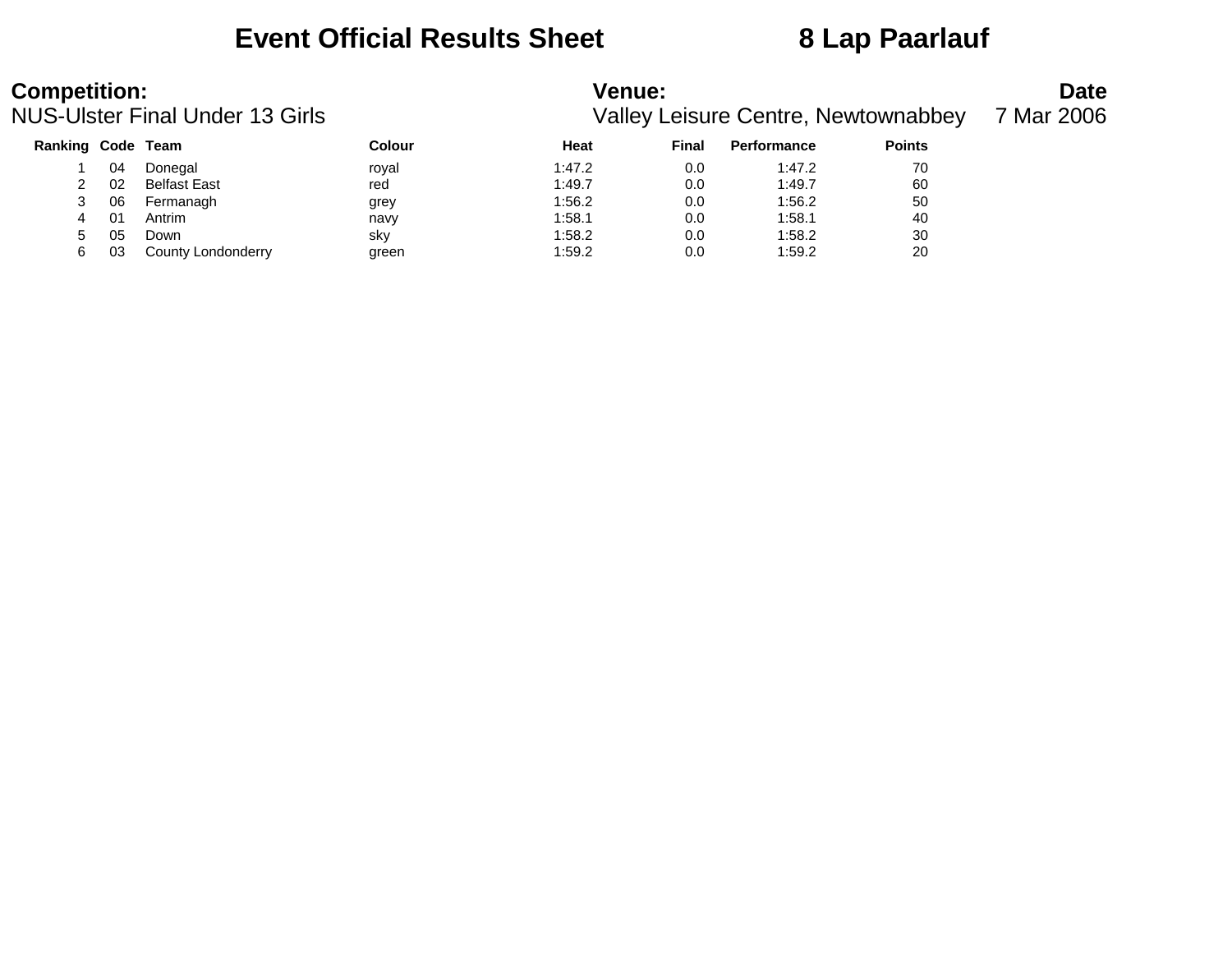### **Event Official Results Sheet 4 x 1 Lap Relay**

# **Competition:**<br>**Date**<br>
Valley Leisure Centre, Newtownabbey 7 Mar 2006<br>
Valley Leisure Centre, Newtownabbey 7 Mar 2006

Valley Leisure Centre, Newtownabbey 7 M

|  | Mar 2006 |
|--|----------|
|  |          |

| <b>Ranking Code Team</b> |     |                     | Colour | Heat | Final | <b>Performance</b> | <b>Points</b> |
|--------------------------|-----|---------------------|--------|------|-------|--------------------|---------------|
|                          | 06  | Fermanagh           | grey   | 50.8 | 0.0   | 50.8               | 70            |
| 2                        | 04  | Donegal             | roval  | 51.0 | 0.0   | 51.0               | 60            |
|                          | -03 | County Londonderry  | green  | 52.2 | 0.0   | 52.2               | 50            |
| 4                        | 02  | <b>Belfast East</b> | red    | 52.3 | 0.0   | 52.3               | 40            |
| 5.                       | 01  | Antrim              | navy   | 53.8 | 0.0   | 53.8               | 30            |
|                          | 05  | Down                | sky    | 54.0 | 0.0   | 54.0               | 20            |
|                          |     |                     |        |      |       |                    |               |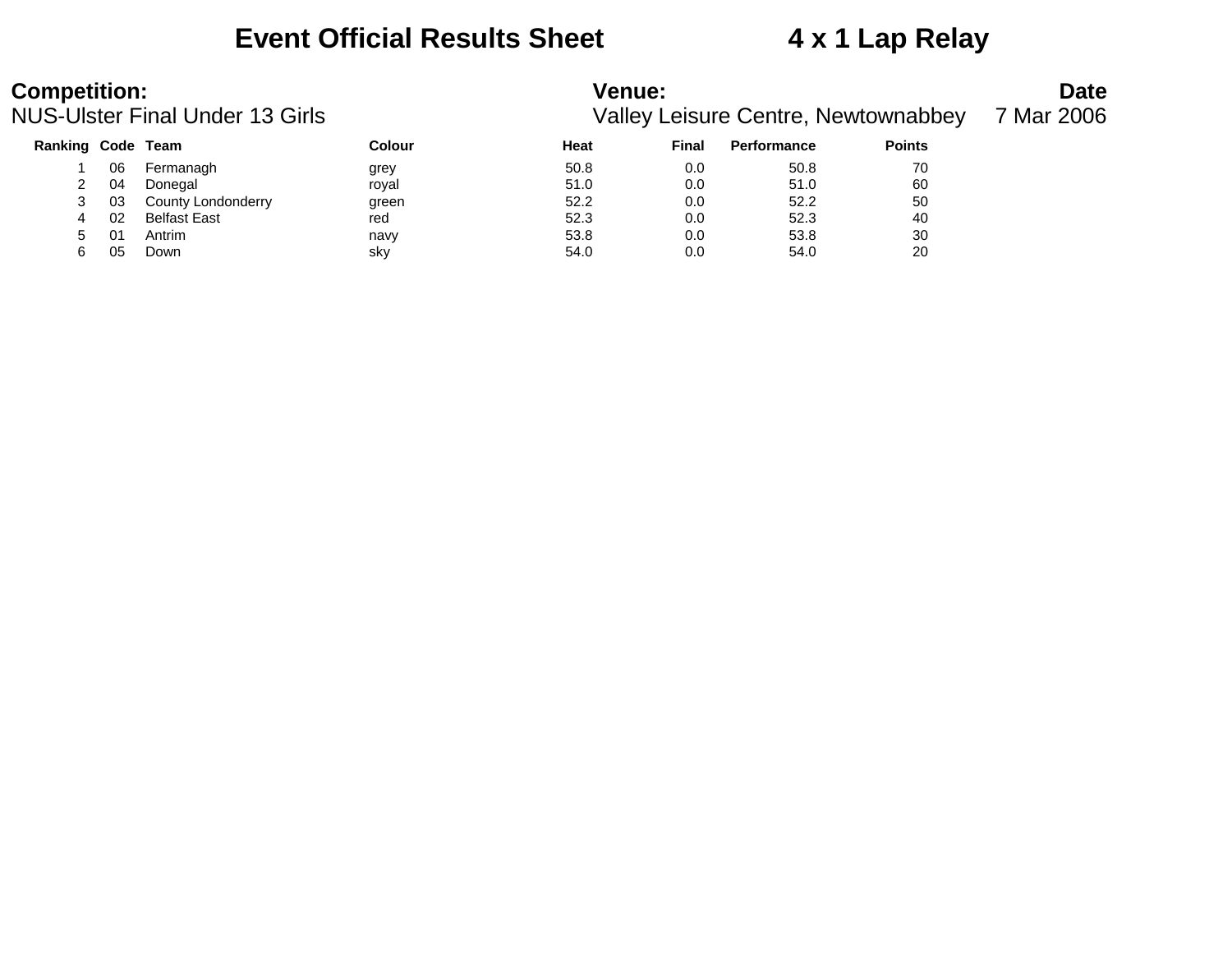### **Event Official Results Sheet 4 x 2 Lap Relay**

| <b>Competition:</b><br><b>NUS-Ulster Final Under 13 Girls</b> |    |                      |                             | <b>Venue:</b><br>Valley Leisure Centre, Newtownabbey |        |             |               |  |
|---------------------------------------------------------------|----|----------------------|-----------------------------|------------------------------------------------------|--------|-------------|---------------|--|
| Ranking Code Team                                             |    |                      | Colour                      | Heat                                                 | Final  | Performance | <b>Points</b> |  |
|                                                               | 04 | Donegal              | roval                       | 1:41.9                                               | 0.0    | 1:41.9      | 70            |  |
| $\sim$                                                        |    | 00 County Londondown | $\sim$ $\sim$ $\sim$ $\sim$ | 4.400                                                | $\cap$ | 1.100       | $\sim$        |  |

| 03 | County Londonderry  | areen | 1:42.2 | 0.0 | 1:42.2 | 60 |
|----|---------------------|-------|--------|-----|--------|----|
| 06 | Fermanagh           | arev  | 1:44.3 | 0.0 | 1:44.3 | 50 |
| 02 | <b>Belfast East</b> | red   | 1:45.1 | 0.0 | 1:45.1 | 40 |
| 01 | Antrim              | navy  | 1:48.2 | 0.0 | 1:48.2 | 30 |
| 05 | Down                | sky   | 1:50.5 | 0.0 | 1:50.5 | 20 |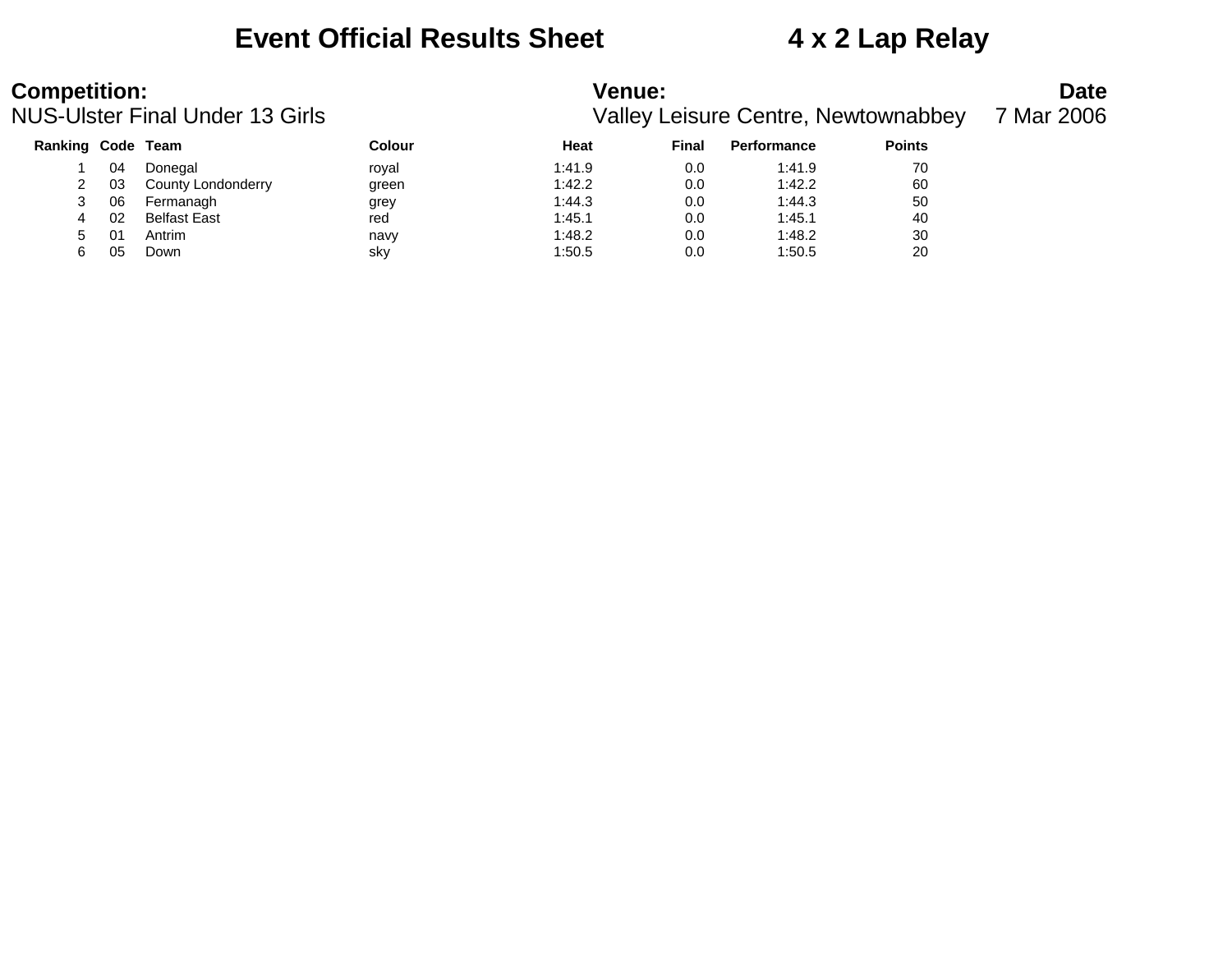## Results Sheet **High Jump**

# **Competition:**<br>**Date**<br>
Valley Leisure Centre, Newtownabbey 7 Mar 2006<br>
Valley Leisure Centre, Newtownabbey 7 Mar 2006

Valley Leisure Centre, Newtownabbey 7 Mar 2006

|                |                     |                           |               |                   |                   | ╯             |             |               |
|----------------|---------------------|---------------------------|---------------|-------------------|-------------------|---------------|-------------|---------------|
| Ranking        |                     | Team                      |               | <b>Colour</b>     |                   | <b>Points</b> |             |               |
| 4              |                     | Donegal                   |               | royal             |                   | 58            |             |               |
| $\overline{c}$ |                     | <b>Belfast East</b>       |               | red               |                   | 49            |             |               |
| 3              |                     | Down                      |               | sky               |                   | 43            |             |               |
| 4              |                     | <b>County Londonderry</b> |               | green             |                   | 30            |             |               |
| 5              |                     | Antrim                    |               | navy              |                   | 28            |             |               |
| 6              |                     | Fermanagh                 |               | grey              |                   | 12            |             |               |
| Ranking Team   |                     |                           | <b>Colour</b> | <b>BibNo Name</b> |                   |               | <b>Best</b> | <b>Points</b> |
|                | Donegal             |                           | royal         | 43                | Aoife O'Connor    |               | 1.44        | 30            |
|                | Donegal             |                           | royal         |                   | 46 Louise Harvey  |               | 1.41        | 28            |
| 3              | <b>Belfast East</b> |                           | red           |                   | 21 Kerrie Craig   |               | 1.41        | 26            |
| $4=$           | <b>Belfast East</b> |                           | red           |                   | 23 Sophie Dalm    |               | 1.25        | 23            |
| $4=$           | Down                |                           | sky           | 49                | Rachel Keys       |               | 1.25        | 23            |
| 6              | Down                |                           | sky           | 59                | Gillian Rankin    |               | 1.25        | 20            |
|                | Antrim              |                           | navy          |                   | 4 Nadine McAuley  |               | 1.20        | 18            |
| 8              | County Londonderry  |                           | green         |                   | 36 Zoe Campbell   |               | 1.20        | 16            |
| 9              | County Londonderry  |                           | green         |                   | 35 Rebecca Naylor |               | 1.15        | 14            |
| 10             | Fermanagh           |                           | grey          |                   | 68 Audrey Herdman |               | 1.15        | 12            |
| 11             | Antrim              |                           | navy          |                   | 10 Maeve Connolly |               | 1.15        | 10            |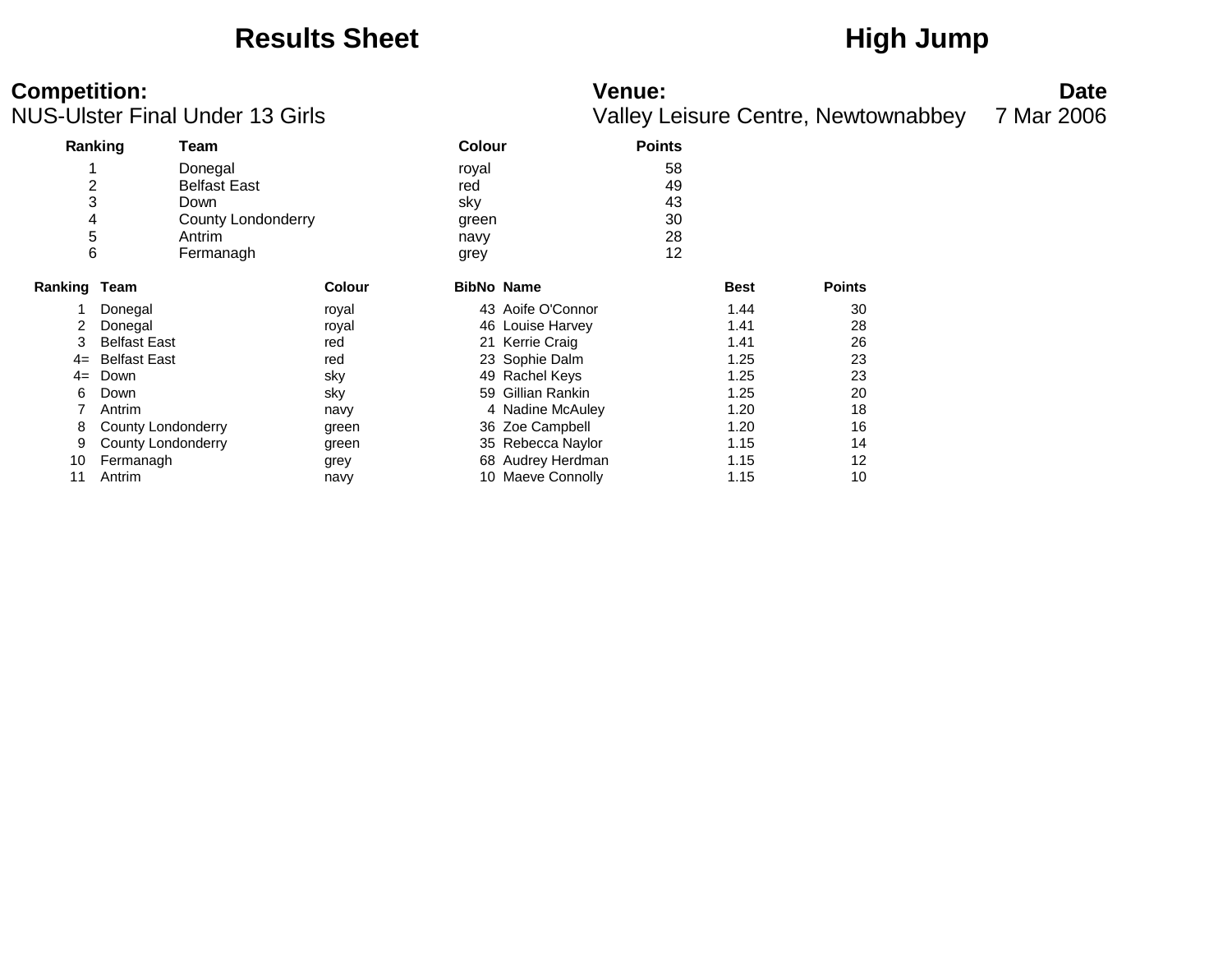### **Results Sheet Shot**

| Ranking      |                     | Team                |               | <b>Colour</b>     |                        | <b>Points</b> |             |               |
|--------------|---------------------|---------------------|---------------|-------------------|------------------------|---------------|-------------|---------------|
|              |                     | Donegal             |               | royal             |                        | 56            |             |               |
| 2            |                     | Down                |               | sky               |                        | 50            |             |               |
| 3            |                     | Fermanagh           |               | grey              |                        | 42            |             |               |
| $4=$         |                     | Antrim              |               | navy              |                        | 28            |             |               |
| $4=$         |                     | County Londonderry  |               | green             |                        | 28            |             |               |
| 6            |                     | <b>Belfast East</b> |               | red               |                        | 24            |             |               |
|              |                     |                     |               |                   |                        |               |             |               |
| Ranking Team |                     |                     | <b>Colour</b> | <b>BibNo Name</b> |                        |               | <b>Best</b> | <b>Points</b> |
|              | Donegal             |                     | royal         |                   | 47 Nicole O'Leary      |               | 8.35        | 30            |
| 2            | Down                |                     | sky           |                   | 55 Janice Scott        |               | 7.97        | 28            |
| 3            | Donegal             |                     | royal         |                   | 48 Amy O'Donnell       |               | 7.32        | 26            |
| 4            | Fermanagh           |                     | grey          |                   | 70 Megan Moore         |               | 7.03        | 24            |
| 5            | Down                |                     | sky           |                   | 54 Kathryn Barclay     |               | 6.91        | 22            |
| 6            | County Londonderry  |                     | green         |                   | 26 Gemma Gregg         |               | 6.79        | 20            |
|              | Fermanagh           |                     | grey          | 61                | <b>Aisling Maguire</b> |               | 6.73        | 18            |
| 8            | Antrim              |                     | navy          |                   | Jenna Leonard          |               | 6.47        | 16            |
| 9            | <b>Belfast East</b> |                     | red           |                   | 24 Rebecca Blundell    |               | 6.41        | 14            |
| 10           | Antrim              |                     | navy          | 9                 | Gillian Barr           |               | 6.35        | 12            |
| 11           | <b>Belfast East</b> |                     | red           |                   | 20 Nicola Shepherd     |               | 6.10        | 10            |
| 12           | County Londonderry  |                     | green         |                   | 33 Shannon O'Hagan     |               | 5.96        | 8             |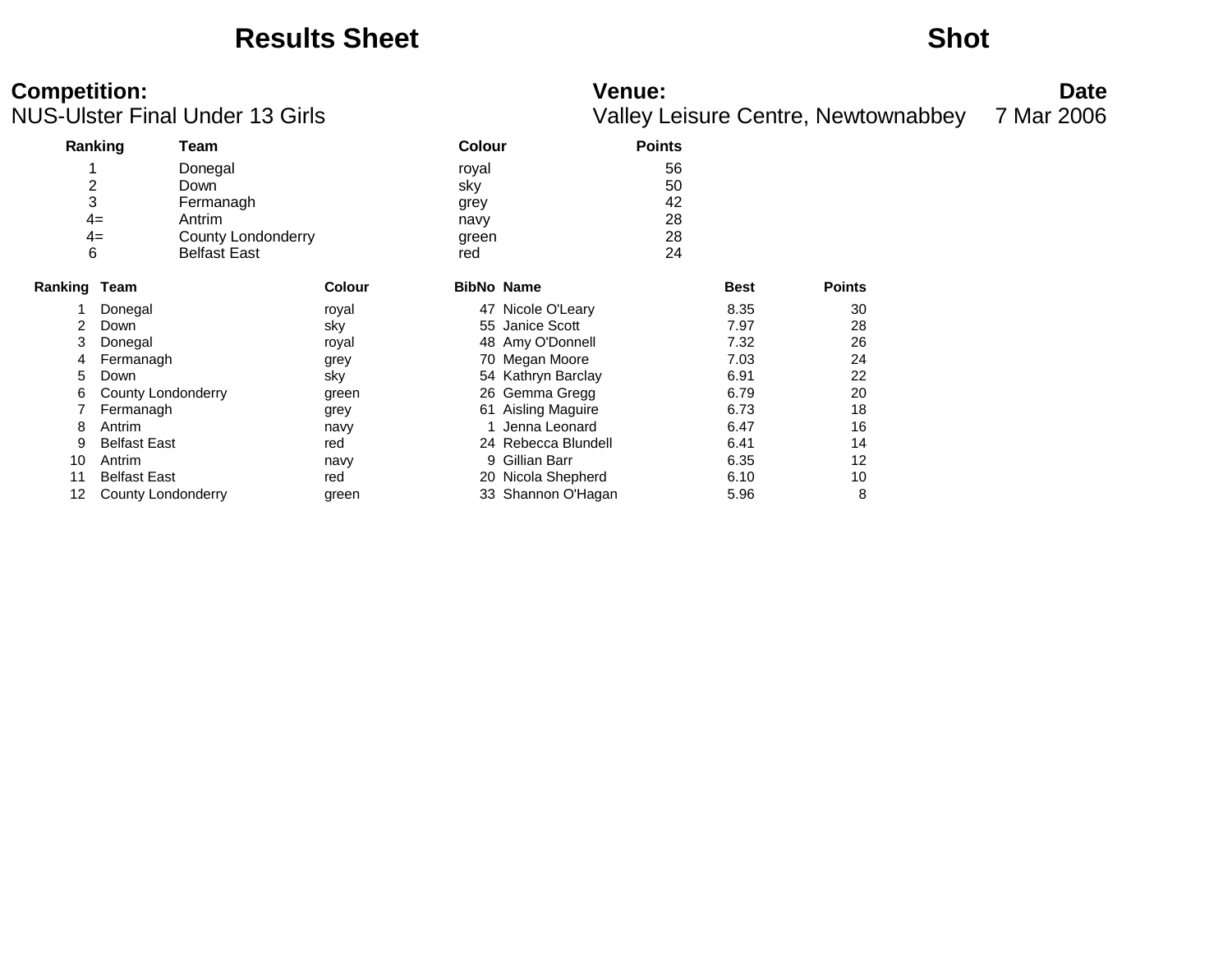### **Results Sheet <b>Speed Bounce Speed Bounce**

| Ranking        |                     | Team                      |               | <b>Colour</b>     |                         | <b>Points</b> |       |               |
|----------------|---------------------|---------------------------|---------------|-------------------|-------------------------|---------------|-------|---------------|
|                |                     | <b>County Londonderry</b> |               | green             |                         | 54            |       |               |
| $\overline{c}$ |                     | Fermanagh                 |               | grey              |                         | 50            |       |               |
| 3              |                     | Donegal                   |               | royal             |                         | 35            |       |               |
| 4              |                     | Down                      |               | sky               |                         | 32            |       |               |
| 5              |                     | <b>Belfast East</b>       |               | red               |                         | 27            |       |               |
| 6              |                     | Antrim                    |               | navy              |                         | 22            |       |               |
| Ranking Team   |                     |                           | <b>Colour</b> | <b>BibNo Name</b> |                         |               | Total | <b>Points</b> |
|                | Fermanagh           |                           | grey          |                   | 64 Niamh Cox            |               | 80    | 30            |
| $2 =$          | County Londonderry  |                           | green         |                   | 27 Clare Riddell        |               | 75    | 27            |
| $2 =$          | County Londonderry  |                           | green         | 28                | Jill Hassan             |               | 75    | 27            |
| 4              | Donegal             |                           | royal         | 41                | Molly O'Gara            |               | 74    | 24            |
| 5              | Antrim              |                           | navy          |                   | <b>Rebekah Reynolds</b> |               | 72    | 22            |
| 6              | Fermanagh           |                           | grey          | 67                | Jane Maguire            |               | 71    | 20            |
| $7 =$          | <b>Belfast East</b> |                           | red           |                   | 22 Katie Morris         |               | 70    | 16            |
| $7 =$          | Down                |                           | sky           | 53                | Christina Manrovic      |               | 70    | 16            |
| $7 =$          | Down                |                           | sky           |                   | 56 Zara Millar          |               | 70    | 16            |
| $10=$          | <b>Belfast East</b> |                           | red           |                   | 14 Charlotte Pounder    |               | 69    | 11            |
| $10=$          | Donegal             |                           | royal         |                   | 38 Monica O'Connor      |               | 69    | 11            |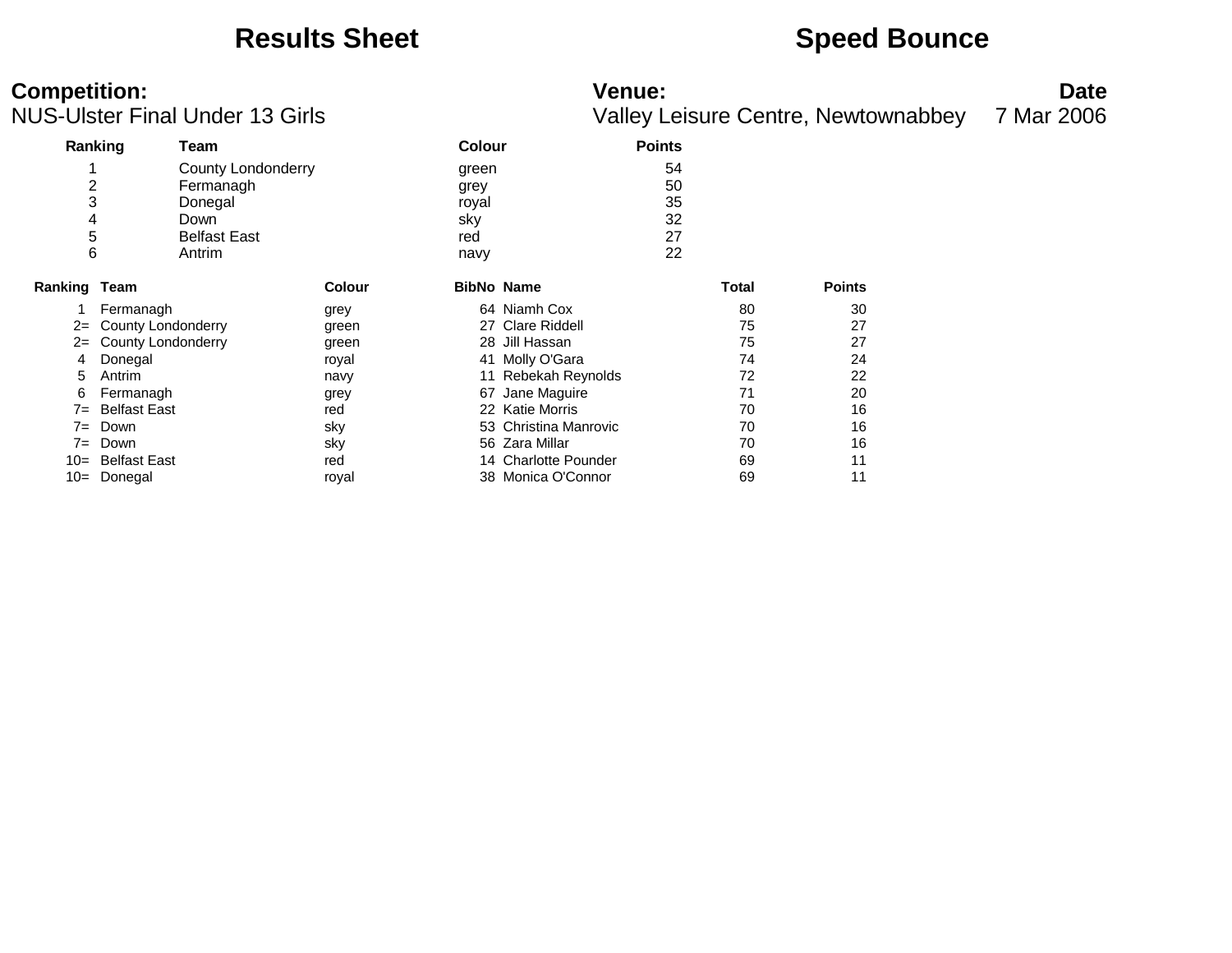## **Results Sheet Standing Long Jump**

|              | Ranking                   | Team                |               | <b>Colour</b> |                       | <b>Points</b> |             |               |
|--------------|---------------------------|---------------------|---------------|---------------|-----------------------|---------------|-------------|---------------|
|              | $1 =$                     | <b>Belfast East</b> |               | red           |                       | 50            |             |               |
|              | $1 =$                     | Donegal             |               | royal         |                       | 50            |             |               |
| 3            |                           | Fermanagh           |               | grey          |                       | 40            |             |               |
| 4            |                           | Antrim              |               | navy          |                       | 34            |             |               |
| 5            |                           | County Londonderry  |               | green         |                       | 32            |             |               |
| 6            |                           | Down                |               | sky           |                       | 22            |             |               |
|              |                           |                     |               |               |                       |               |             |               |
| Ranking Team |                           |                     | <b>Colour</b> |               | <b>BibNo Name</b>     |               | <b>Best</b> | <b>Points</b> |
|              | <b>Belfast East</b>       |                     | red           |               | 18 Katie Patterson    |               | 2.26        | 30            |
| 2            | Fermanagh                 |                     | grey          |               | 72 Angela Connor      |               | 2.24        | 28            |
| 3            | Donegal                   |                     | royal         |               | 40 Mary O'Kennedy     |               | 2.02        | 26            |
| 4            | Donegal                   |                     | royal         |               | 42 Aisling Cunningham |               | 2.00        | 24            |
| 5            | County Londonderry        |                     | green         |               | 34 Dania Donnelly     |               | 1.96        | 22            |
| 6            | <b>Belfast East</b>       |                     | red           |               | 16 Hannah Wishart     |               | 1.94        | 20            |
|              | Antrim                    |                     | navy          |               | 2 Sacha Boyd          |               | 1.86        | 18            |
| 8            | Antrim                    |                     | navy          |               | 6 Gemma Walsh         |               | 1.82        | 16            |
| 9            | Down                      |                     | sky           |               | 60 Holly Greig        |               | 1.80        | 14            |
| 10           | Fermanagh                 |                     | grey          | 63            | Roisin O'Reilly       |               | 1.76        | 12            |
| 11           | <b>County Londonderry</b> |                     | green         |               | 32 Kathryn Mills      |               | 1.58        | 10            |
| 12           | Down                      |                     | sky           |               | 57 Claire Oakley      |               | 1.56        | 8             |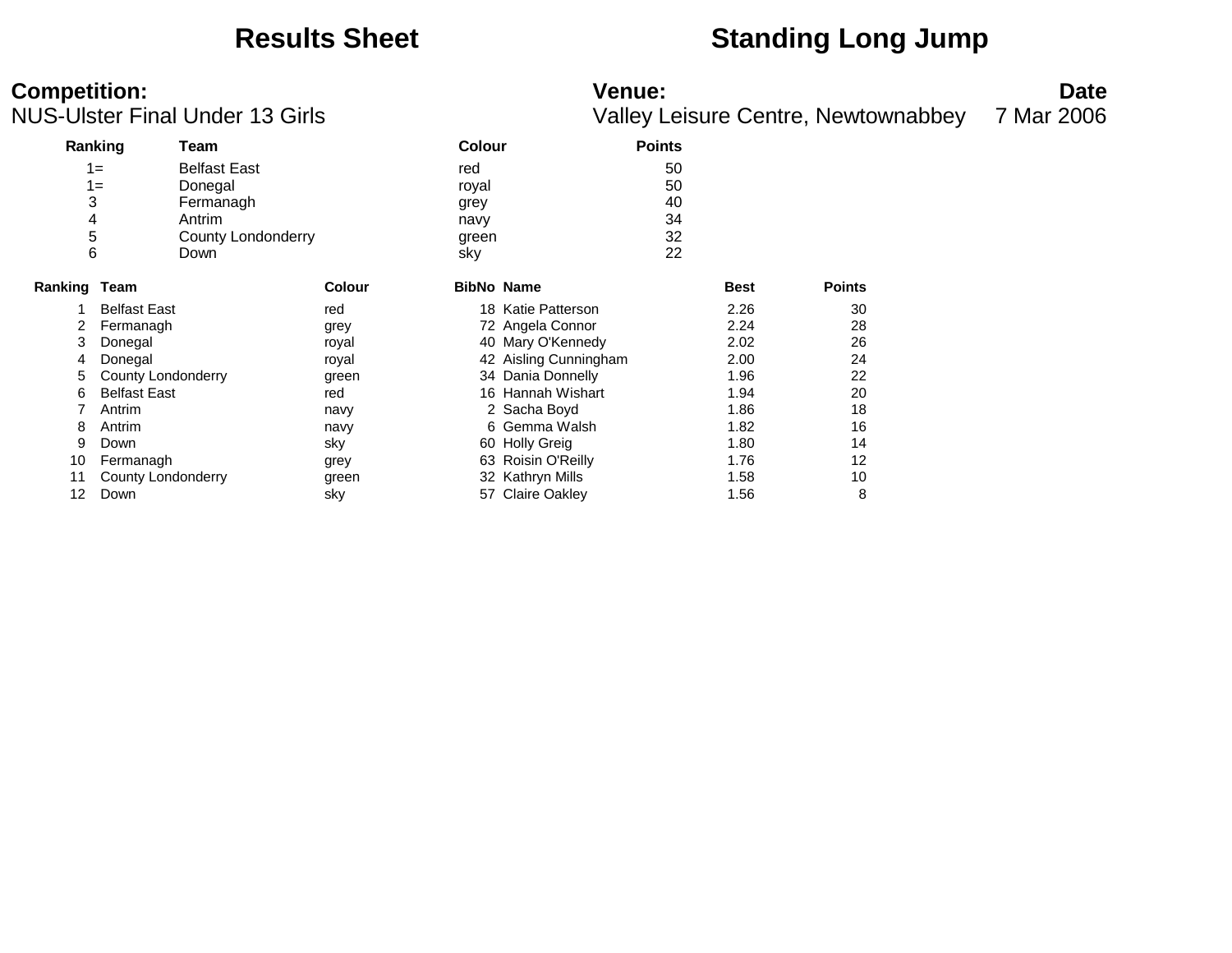### **Results Sheet**  Standing Triple Jump

# **Competition:**<br>**Date**<br>Valley Leisure Centre, Newtownabbey 7 Mar 2006

|                  |                     | US-Ulster Final Under 13 Girls            |               |                              |                     | Valley Leisure Centre, Newtownabbey | 7 Mar 2006  |               |  |
|------------------|---------------------|-------------------------------------------|---------------|------------------------------|---------------------|-------------------------------------|-------------|---------------|--|
|                  | Ranking             | Team                                      |               | <b>Colour</b>                |                     | <b>Points</b>                       |             |               |  |
| 2                |                     | County Londonderry<br><b>Belfast East</b> |               | green<br>red                 |                     | 50<br>48                            |             |               |  |
| 3<br>4<br>5<br>6 |                     | Fermanagh<br>Donegal<br>Down<br>Antrim    |               | grey<br>royal<br>sky<br>navy |                     | 46<br>40<br>22<br>14                |             |               |  |
| Ranking          | Team                |                                           | <b>Colour</b> | <b>BibNo Name</b>            |                     |                                     | <b>Best</b> | <b>Points</b> |  |
|                  | <b>Belfast East</b> |                                           | red           |                              | 17 Rebecca Mains    |                                     | 6.44        | 30            |  |
| 2                | County Londonderry  |                                           | green         |                              | 30 Hannah Wilkinson |                                     | 6.36        | 28            |  |
| 3                | Fermanagh           |                                           | grey          |                              | 71 Aisling Nolan    |                                     | 6.27        | 26            |  |
| 4                | Donegal             |                                           | royal         |                              | 39 Catherine Wilkie |                                     | 6.12        | 24            |  |
| 5                | County Londonderry  |                                           | green         |                              | 31 Nicola Clarke    |                                     | 6.06        | 22            |  |
| 6                | Fermanagh           |                                           | grey          |                              | 69 Claire McManus   |                                     | 5.72        | 20            |  |
|                  | <b>Belfast East</b> |                                           | red           |                              | 19 Katy Dickson     |                                     | 5.68        | 18            |  |
| 8                | Donegal             |                                           | royal         |                              | 37 Ciara McGarvey   |                                     | 5.53        | 16            |  |
| 9                | Antrim              |                                           | navy          |                              | 5 Colleen Patterson |                                     | 5.53        | 14            |  |
| 10               | Down                |                                           | sky           | 51                           | Ali Gordon          |                                     | 5.19        | 12            |  |
| 11               | Down                |                                           | sky           |                              | 50 Chelsey Surgenor |                                     | 4.92        | 10            |  |